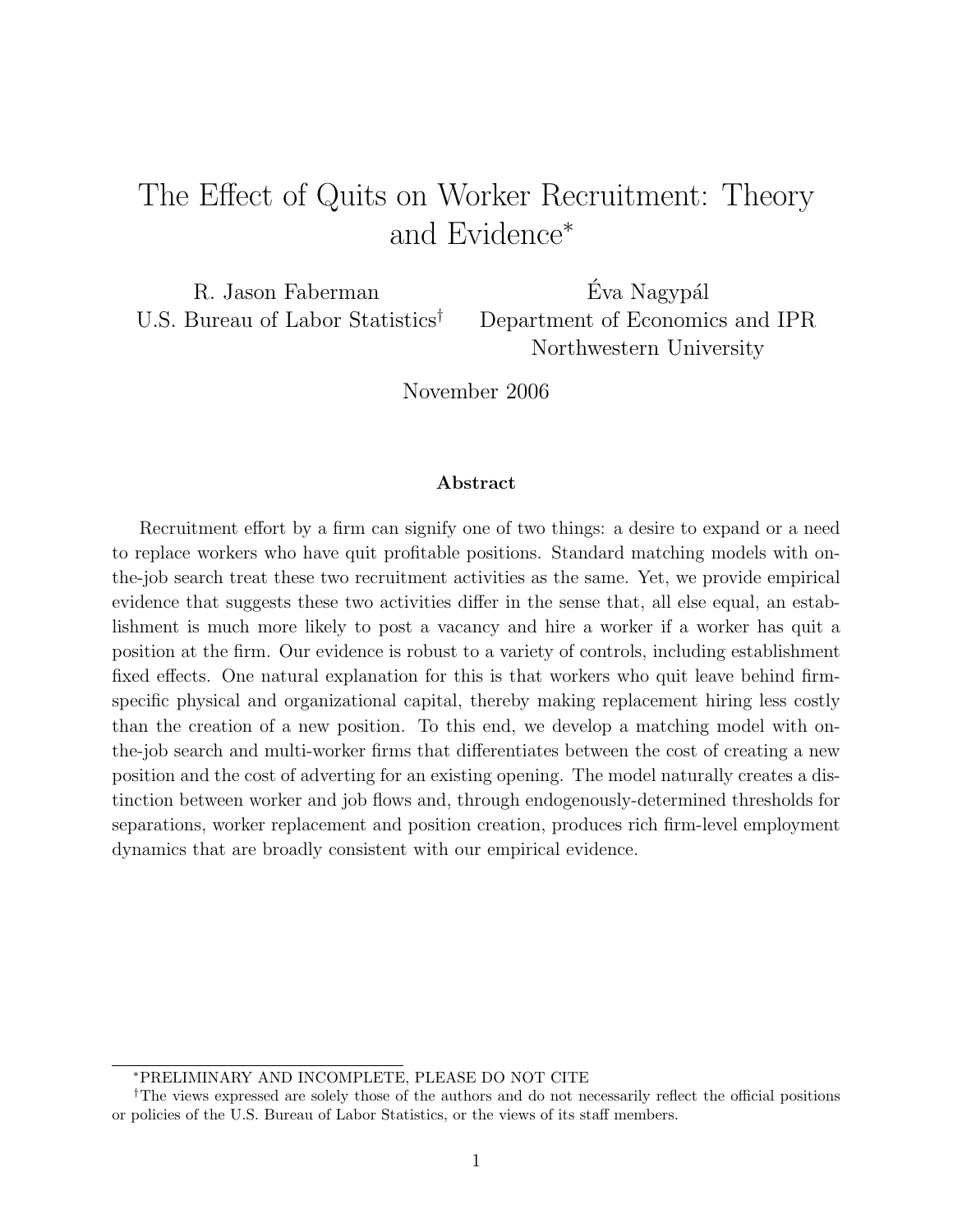# 1 Introduction

Workers often quit their jobs to take a better offer. There is now evidence (e.g., Topel and Ward (1992)) that job-to-job transitions are an important part of wage gains over an individual's life cycle. There is also evidence (Fallick and Fleischman (2004), Nagypál (2005b)) that these job-to-job transitions are an important part of aggregate employment dynamics. To date, however, the literature has little to say about the job that a quitting worker leaves behind. In this paper, we aim to fill this gap.

In standard matching models with on-the-job search (e.g., Pissarides (1994), Mortensen  $(1994)$ , or, more recently, Nagypál  $(2005a)$ , there is no distinction made between a vacancy that is created due to a worker quit and one that is newly created. If existing positions entail some firm-specific organizational or physical capital that a quitting worker leaves behind, however, then the decision to replace a quitting worker is different from that to create a new position. Given the capital of the remaining position, one would expect that the firm would be more likely to recruit following a quit, considering that the cost is relatively cheaper. In this paper, we explore whether this holds both empirically and theoretically.

The relationship between quits and recruitment is, of course, confounded by the fact that quit decisions, like hiring decisions, are endogenous events, influenced by the business climate of the firm. Firms with grim prospects are more likely to experience a quit, less likely to replace those quits and may even lay off additional workers. Firms with bright prospects generally experience fewer quits, are more likely to replace those who do quit, and may even hire additional workers.

We start by examining the impact of quits on worker recruiting behavior at the micro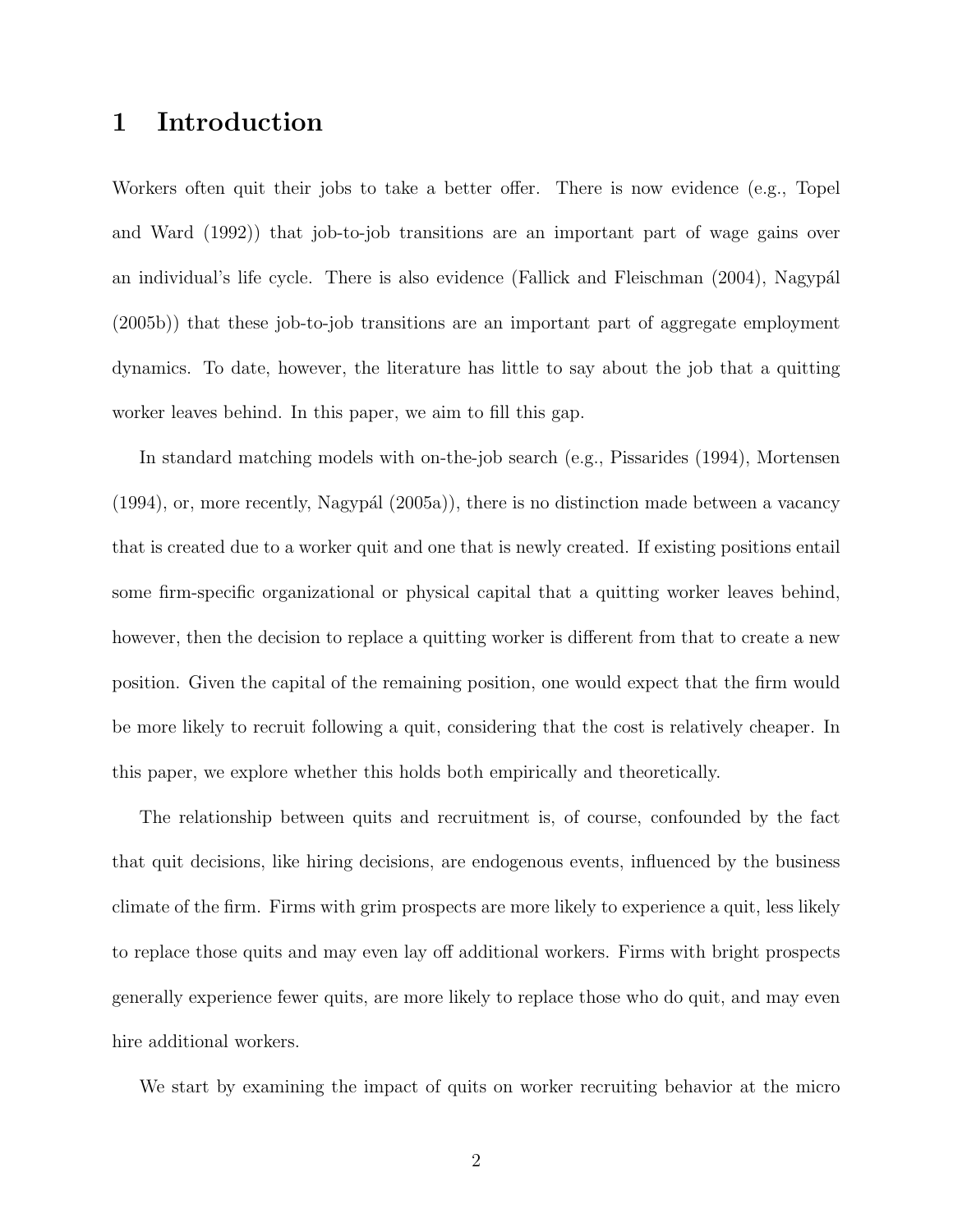level. In doing so, we appeal to the Job Openings and Labor Turnover Survey (JOLTS) recently developed by the Bureau of Labor Statistics (BLS). The data are ideal for our purposes because they are a survey of establishments that directly report vacancies, hires and most importantly, separations identified as either quits, layoffs, or other separations. We find evidence that quits may in fact lead to considerable recruitment and hiring. First, quits comprise the majority (54 percent) of separations. Second, establishments with a quit account for a disproportionate share of subsequent hires and vacancies. They make up 58 percent of employment, but account for 66 percent of all hires and 74 percent of all vacancies. Third, we replicate previous research (Faberman (2005); Davis, Faberman, and Haltiwanger (2006a)) in finding a negative relation between quits and establishment-level employment growth and a positive relation between hires and growth. Nevertheless, we find direct, positive relationships between the incidence of a quit and subsequent hiring and vacancy posting. These relationships hold after differentiating between expanding, contracting, and stable establishments and after controlling for both growth and establishment-specific effects.

We next formalize our notion of a quit replacement decision within a labor-market search and matching framework. We build upon the standard model of Mortensen and Pissarides  $(1994)$ ) and allow for on-the job search as in Nagypa<sup> $(2006)$ </sup>. On-the job search, along with the existence of multi-worker firms, are two key features of our model. The key innovation of the model is its differentiation between the cost of advertising a vacancy and the cost of creating a new position. This feature allows us to distinguish between a hire to replace a quit and a hire for a new position. In the model, unemployed workers randomly contact open positions created by firms whose idiosyncratic productivity,  $\varepsilon$ , changes over time. An adverse shock to firm productivity can result in an endogenously-determined separation of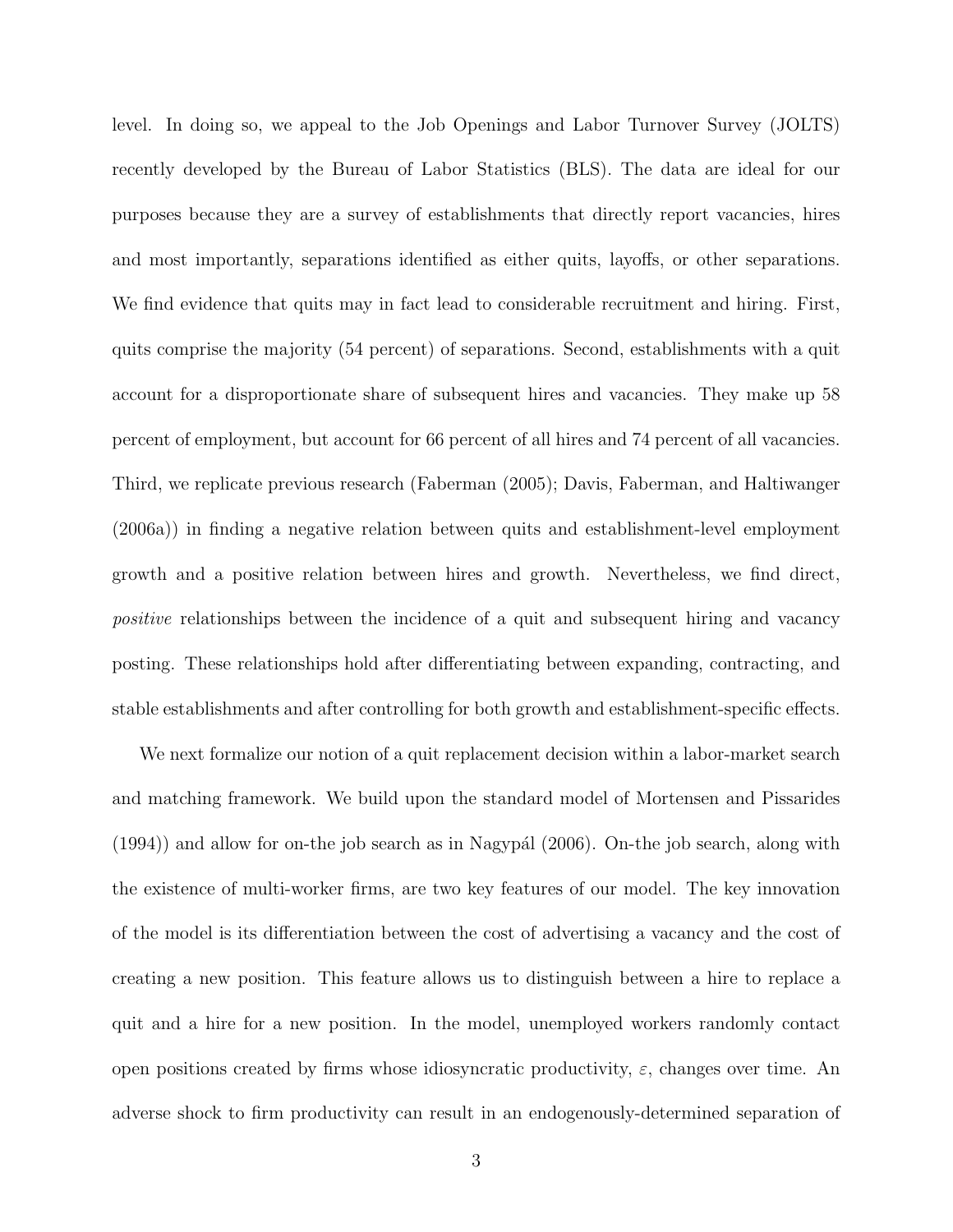workers from the firm, if  $\varepsilon$  falls below some threshold. A favorable shock can result in firm expansion, which requires the costly creation of new positions and the recruitment of new workers. Within this framework, employed workers randomly make contact with open positions at other firms. If a new offer dominates the worker's current job, the worker quits and takes the new job, leaving the original employer with a decision to either replace the worker (incurring only the cost of advertising the vacancy) or contract its employment (and losing the sunk cost incurred when the position was created). The model predicts a rich pattern of job creation and job destruction wherein a firm makes its quit replacement decision. In particular, the firm will chose to repost a vacancy to replace a quit only if its productivity is above some endogenously-determined threshold,  $\hat{\varepsilon}$ . Otherwise, the job is destroyed and the firm contracts. This process of on-the-job search and replacement is closely related to the concept of vacancy chains described by Akerlof, Rose, and Yellen (1988). In addition, firms whose productivity is above an endogenously-determined third threshold,  $\check{\varepsilon} \geq \hat{\varepsilon}$ , open vacancies for new positions in addition to replacing quitting workers.

These dynamics identify a continuum of decision rules as a function of  $\varepsilon$ , where firms go from choosing to contract through layoffs, to choosing to contract through attrition, to remaining stable by replacing their turnover, to expanding through job creation. Through this continuum, the model implies that new vacancy openings increase with firm productivity, quits and layoffs decline with firm productivity, and the probability that a worker accepts a new job offer increases with the productivity of that job, all of which are consistent with our empirical evidence.

After documenting the many qualitative predictions of the model using numerical examples, we test the predictions of the model using a Simulated Method of Moments approach to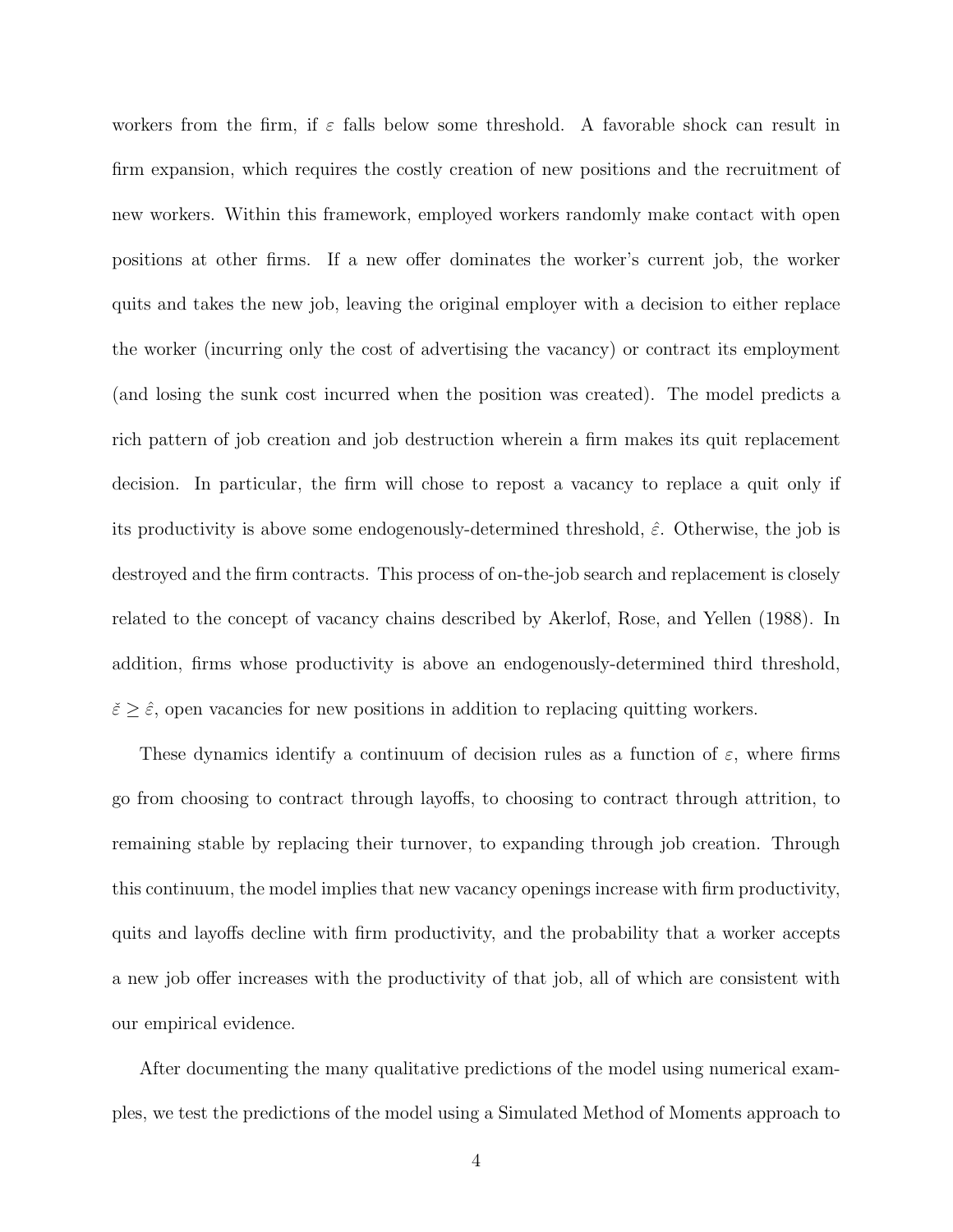match the model-generated moments to key features of the data. We simulate our model on a weekly basis and aggregate the simulated data to monthly observations, thereby addressing the issue of time aggregation that is so prevalent in the fast-moving U.S. labor market even with monthly observations.

### 2 Evidence on worker replacement and recruitment

#### 2.1 Data

For our empirical analysis, we use microdata from the Job Openings and Labor Turnover Survey (JOLTS), produced by the BLS. The JOLTS data are a sample of roughly 16,000 establishments. Respondents belong to either a certainty sample or a rotating sample. Those in the latter group are sampled randomly and rotate out after 18 months. The data include monthly observations on the establishments' employment, hires, separations, and vacancies (job openings). The data are ideal for our purposes because they break out separations into quits, layoffs and discharges, and other separations (e.g., retirements), are reported directly by establishments, and are representative of the U.S. economy. We use data pooled over the December 2000 to January 2005 period and restrict our sample to establishments with observations in at least two consecutive months to avoid issues with establishment entry and exit. Our final sample contains about 372,000 establishment-month observations.

Even with all of its advantages, using the JOLTS data still leaves us with several empirical challenges to address. The first is endogeneity. Theoretically, worker turnover and recruitment are jointly determined by the prospects an establishment faces. Our theoretical model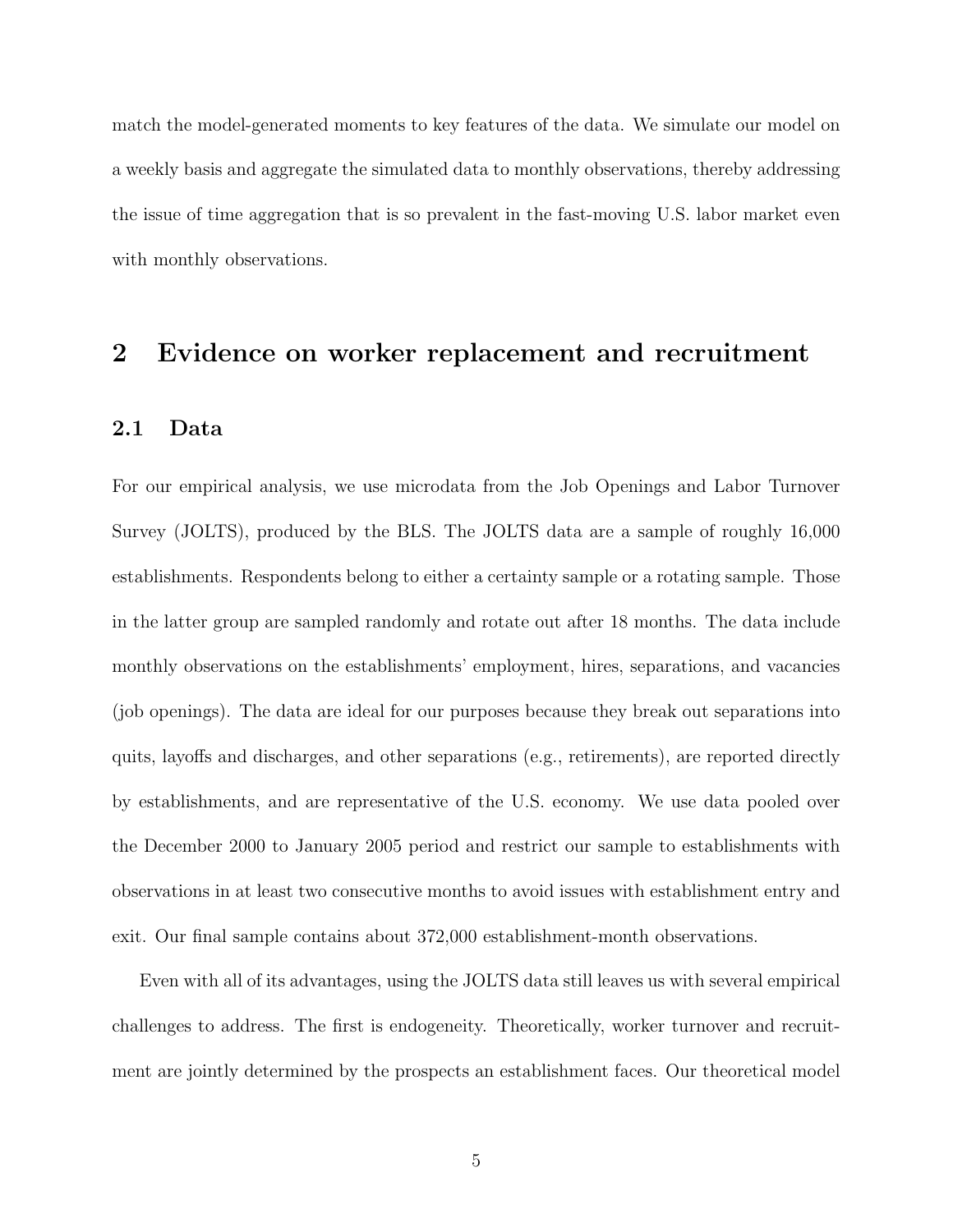allows us to explicitly address this issue. For the empirical analysis, we use the growth rate of the firm as a proxy to differentiate establishments with different prospects. We define this growth rate using the symmetric growth measure of Davis, Haltiwanger, and Schuh (1996) as defined using the JOLTS data by Davis, Faberman, and Haltiwanger (2006a). Growth at establishment i in month  $t, g_{it}$ , is

$$
g_{it} = \frac{H_{it} - S_{it}}{\frac{1}{2} \left( N_{it} + \tilde{N}_{i,t-1} \right)},
$$
\n(1)

where  $H_{it}$  is the number of hires,  $S_{it}$  is the number of separations,  $N_{it}$  is employment and  $\tilde{N}_{i,t-1} = N_{it} - H_{it} + S_{it}$ . (We use the revised measure of employment in  $t-1$  based on the JOLTS timing differences described in Faberman (2005)). Thus, an establishment's growth rate is its net employment change divided by the average of the current and previous months' employment. We measure hiring, quit, layoff, and vacancy rates using the same denominator.

Our next challenge is observability. Ideally, we would like information relating hires and vacancies to quits at the position-level, but our data are at the establishment level. Our model and its estimation again can explicitly account for this. In our empirical analysis, the best we can do is to analyze the establishment-level data with particular attention paid to the frequency and timing of quits, vacancies and hires. This leads us to our next challenge: timing. JOLTS measures hires and separations as flows over the month, and vacancies as a stock at the end of the month. This difference is important to note for our study, since it means that vacancies opened during the month may not appear in our sample, resulting in a time aggregation problem we need to address in the simulation of our structural model.<sup>1</sup>

<sup>1</sup>Burdett and Cunningham (1998) report that, in the 1982 Employment Opportunity Pilot Project, 44 percent of vacancies ended within 7 days and 72 percent of vacancies ended within two weeks.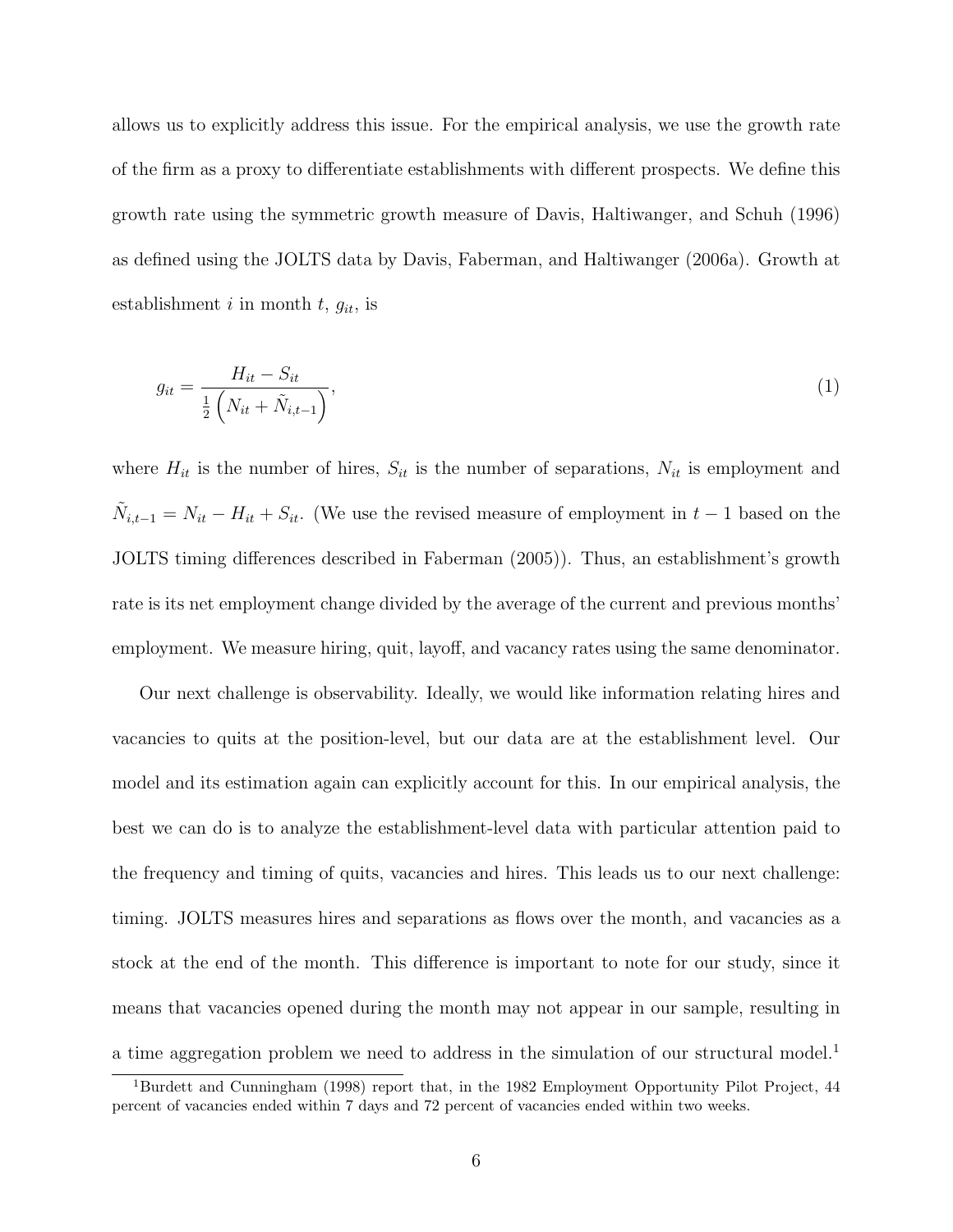It also gives us guidance on the appropriate sequencing of quits, vacancies, and hires for our analysis. Namely, if a worker quits in month t, we expect to be most likely to observe a vacancy at the end of month t and then a hire during month  $t + 1$ . This, of course, assumes that the vacancy was not posted and filled the same month the quit occurred. Below, we focus our analysis on the sequencing as described, but also present results relating contemporaneous quits and hires.

Our final challenges relate to the size and fixed characteristics of establishments. Smaller establishments tend to have lumpy employment changes. Their growth rates are often zero, and, conditional on being nonzero, they tend to be relatively large in absolute value by construction. In addition, some establishments tend to be high-turnover establishments (perhaps because of their industry, demand structure, labor-force composition, etc.) and others do not. Consequently, we report our main results by establishment size class and industry, and, where appropriate, we control for the presence of establishment fixed effects. With these caveats in mind, we proceed to the empirical analysis.

#### 2.2 Quits, recruitment, and establishment growth

Quits comprise a large fraction of worker turnover, accounting for 54 percent of all separations in the JOLTS data. An important part of understanding the effect of quits on recruitment behavior is understanding how they relate to establishment growth. In relating theory to the evidence, one can think of employment growth (particularly the high-frequency changes we observe in our data) as being determined by idiosyncratic shocks to firm profitability (i.e., productivity or demand), a relationship we make explicit in our structural model. Moreover,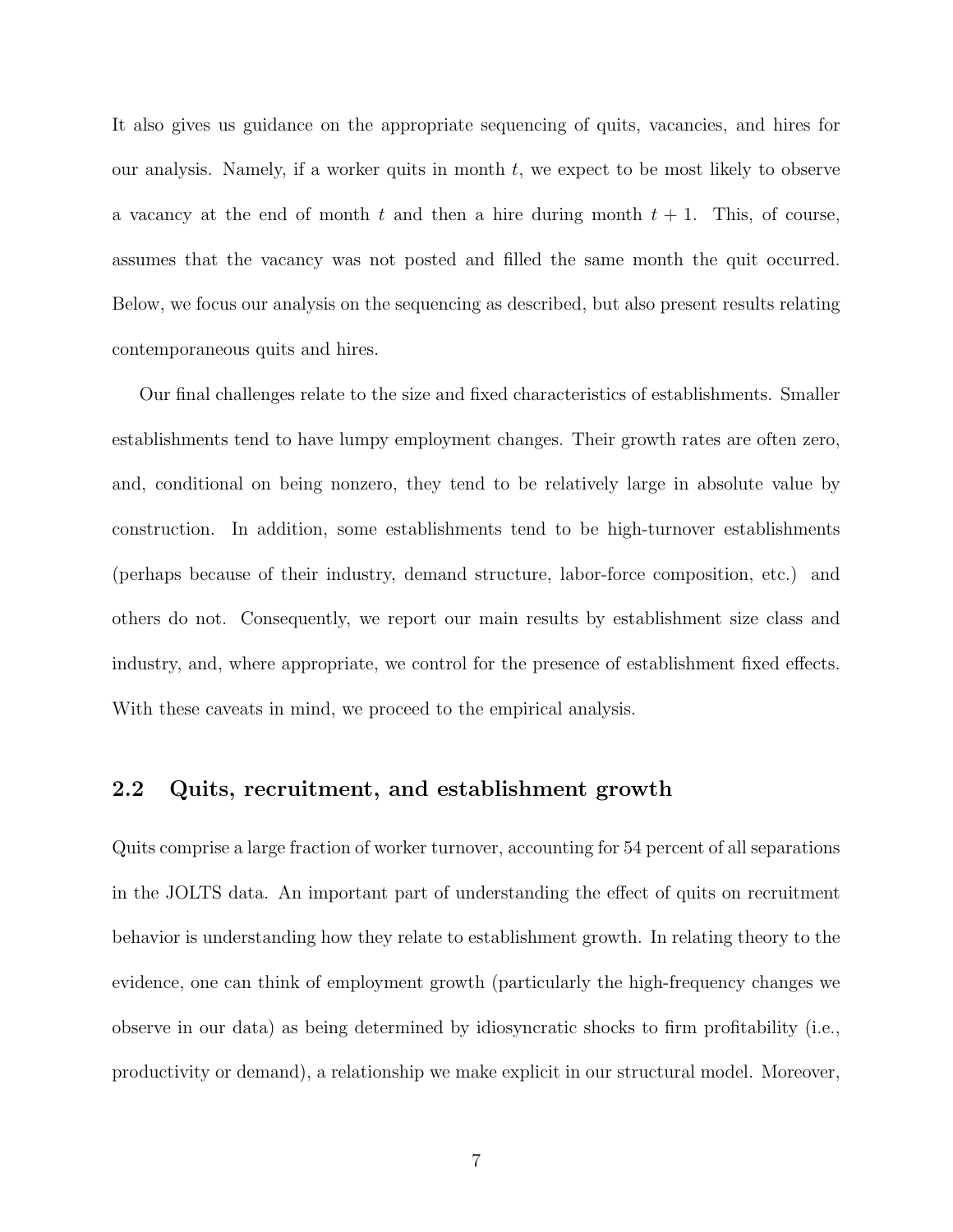matching models with on-the-job search, such as the one we present below, imply that the likelihood that a worker quits decreases with a firm's profitability, since the probability of receiving a more attractive outside offer decreases as the fortune of the current employer improves. At the same time, adverse shocks to profitability increase the likelihood of a layoff and decrease the payoff from opening new vacancies. Thus, the theory suggests rather complex relationships between, worker flows, vacancies, and establishment growth that are intermingled with the quit-recruitment relationship.

Davis, Faberman, and Haltiwanger (2006a) and Davis, Faberman, and Haltiwanger (2006b) illustrate that these relationships are indeed quite complicated. We replicate their findings in Figures 1 through 3 using our pooled establishment-month observations.<sup>2</sup> Figure 1 shows the quit and layoff rates as functions of the (contemporaneous) establishment employment growth rate. The figure shows that both quits and layoffs increase with the size of an employment contraction, are low and essentially constant in expanding establishments, and are lowest for establishments with very little or no employment change. Among stable and expanding establishments, quits outpace layoffs, while among contracting establishments, layoffs increase sharply and almost linearly with the size of a contraction. Quits, however, increase rapidly with smaller contractions, but then level off at around 10 percent of employment. Thus, quits are relatively more important than layoffs for small contractions, but layoffs account for an increasing share of separations as contractions get larger. When interpreting these figures, note that over 90 percent of employment is at establishments with absolute growth rates less than 10 percent. Figure 2 depicts hiring and vacancy rates as

<sup>2</sup>Davis et al. estimate these relationships by calculating the weighted mean values of the noted variables for fine growth rate intervals using the same JOLTS sample as our own. In a semi-parametric estimation, they show these results are robust to the inclusion of establishment fixed effects.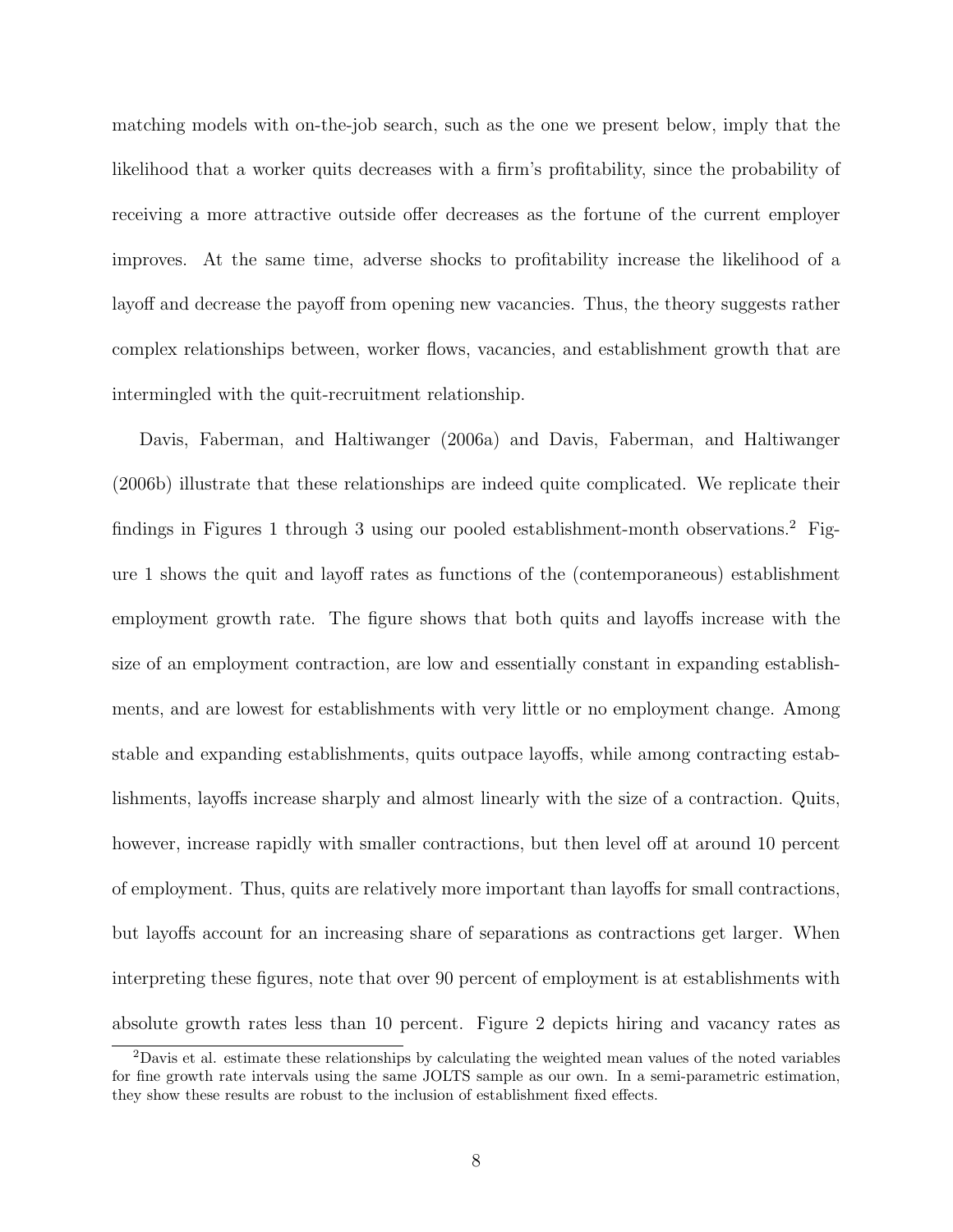functions of the establishment employment growth rate for the same month. The figure illustrates a small, but positive amount of hiring among shrinking establishments. Stable establishments have the lowest hiring rate, while the hiring rate increases almost linearly with establishment growth rate for expanding establishments (in some sense, the latter has to occur by construction). Figure 2 also illustrates that vacancy rates also increase with the establishment growth rate, but do so less rapidly than hires. Finally, Figure 3 shows that the vacancy yield (the number of hires in month  $t$  per vacancies open at the end of month  $t-1$ ) as a function of the establishment employment growth rate in month t. Due to the timing difference, this is not simply a ratio of the two lines in Figure 2. Nonetheless, the vacancy yield is rapidly increasing with the establishment growth rate, particularly among expanding establishments.

#### 2.3 The micro behavior of recruitment and quits

As explained earlier, we are most interested in how the incidence of a quit relates to subsequent establishment recruiting behavior. Consequently, we relate quits in one month to vacancies posted at the end of the same month and hires in the subsequent month. Given the timing and observability issues discussed above, this provides an imperfect measure of the response to a quit. We attempt to address this in our regression analysis below. For now, the results we present here give an informative (and, as it turns out, robust) first glance at the issue at hand.

We report basic summary statistics in Table 1. The table shows worker turnover and vacancy rates for the full sample and the sample broken down by whether a quit occurred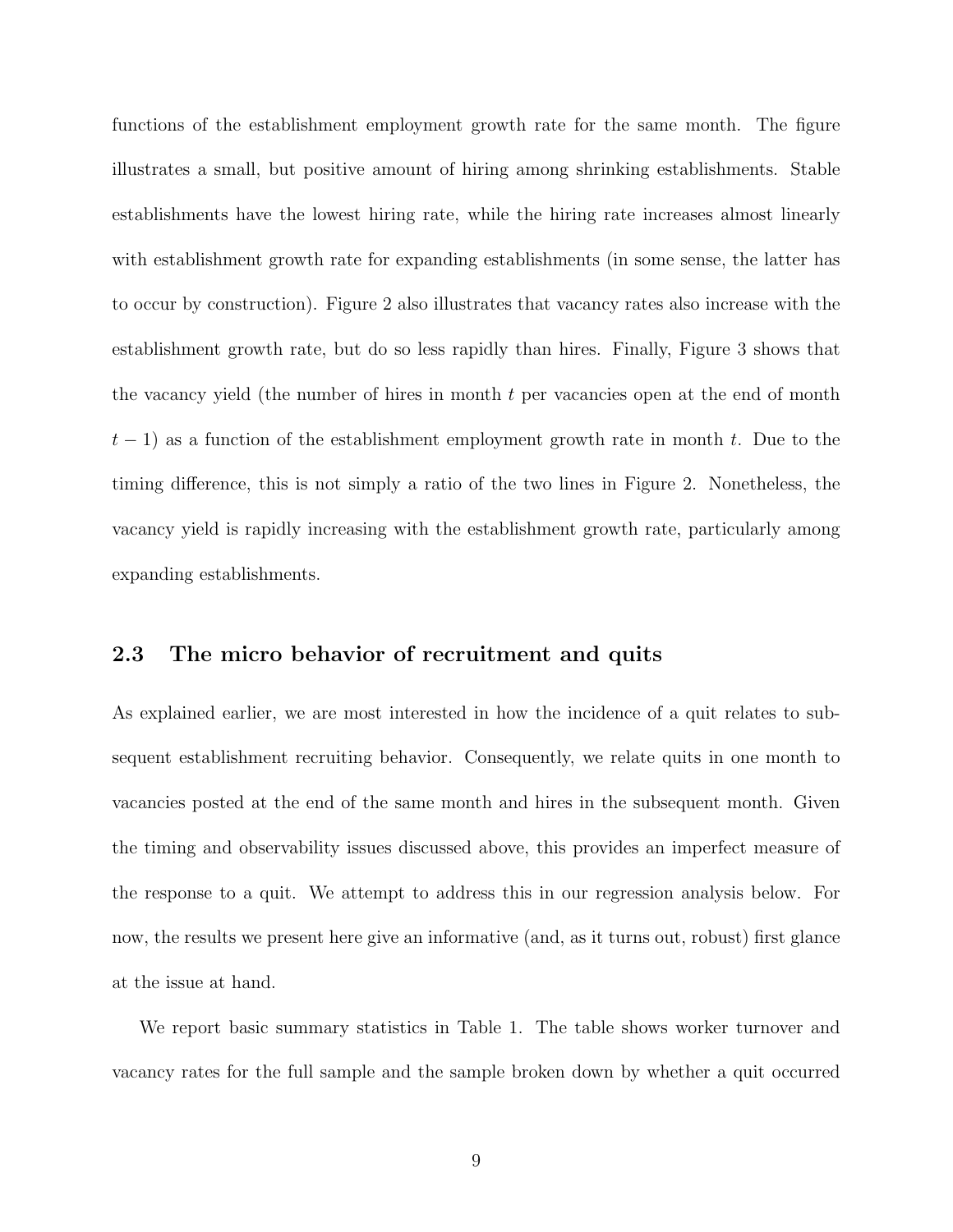in the previous month. Quits account for 1.7 percent of all employment, and 3.0 percent of employment among establishments with at least one quit. Layoffs and discharges, the other major type of worker separation, make up 1.1 percent of all employment, with a slightly higher rate (1.3 percent) at establishments without a quit. Hires make up 3.2 percent of employment, with a notably higher rate at establishments with a quit in the previous month (3.6 versus 2.7 percent). The average vacancy rate is 2.2 percent, with a large disparity between establishments who did and did not have a prior quit. Those with no quits have an average vacancy rate of 1.2 percent, while those with at least one quit have an average vacancy rate of 2.8 percent, more than double the previous rate. Thus, hiring and vacancy posting occur at considerably higher rates at establishments with at least one prior quit. The bottom half of Table 1 shows that only 14 percent of all establishments have at least one quit in a month, but these establishments make up nearly 58 percent of employment, implying that most quits occur at larger establishments. These establishments also make up 64 percent of hires and 74 percent of vacancies, implying that the incidence of a quit leads to a disproportionate occurrence of vacancies and hiring.

Table 2 illustrates the probabilities of having a vacancy and a hire by the prior incidence of a quit. We report results for all establishments, by industry and by establishment size. Given our earlier discussion of establishment size and turnover issues, we have to address the facts that establishments will have fixed characteristics (such as their industry) that affect their rates of turnover and recruitment and that the probability of experiencing at least one quit is strongly influenced by establishment size. For all establishments, our evidence suggests that the incidence of a quit substantially increases the probability of a subsequent vacancy or hire. The likelihood of each increases on the order of 50 percentage points. Across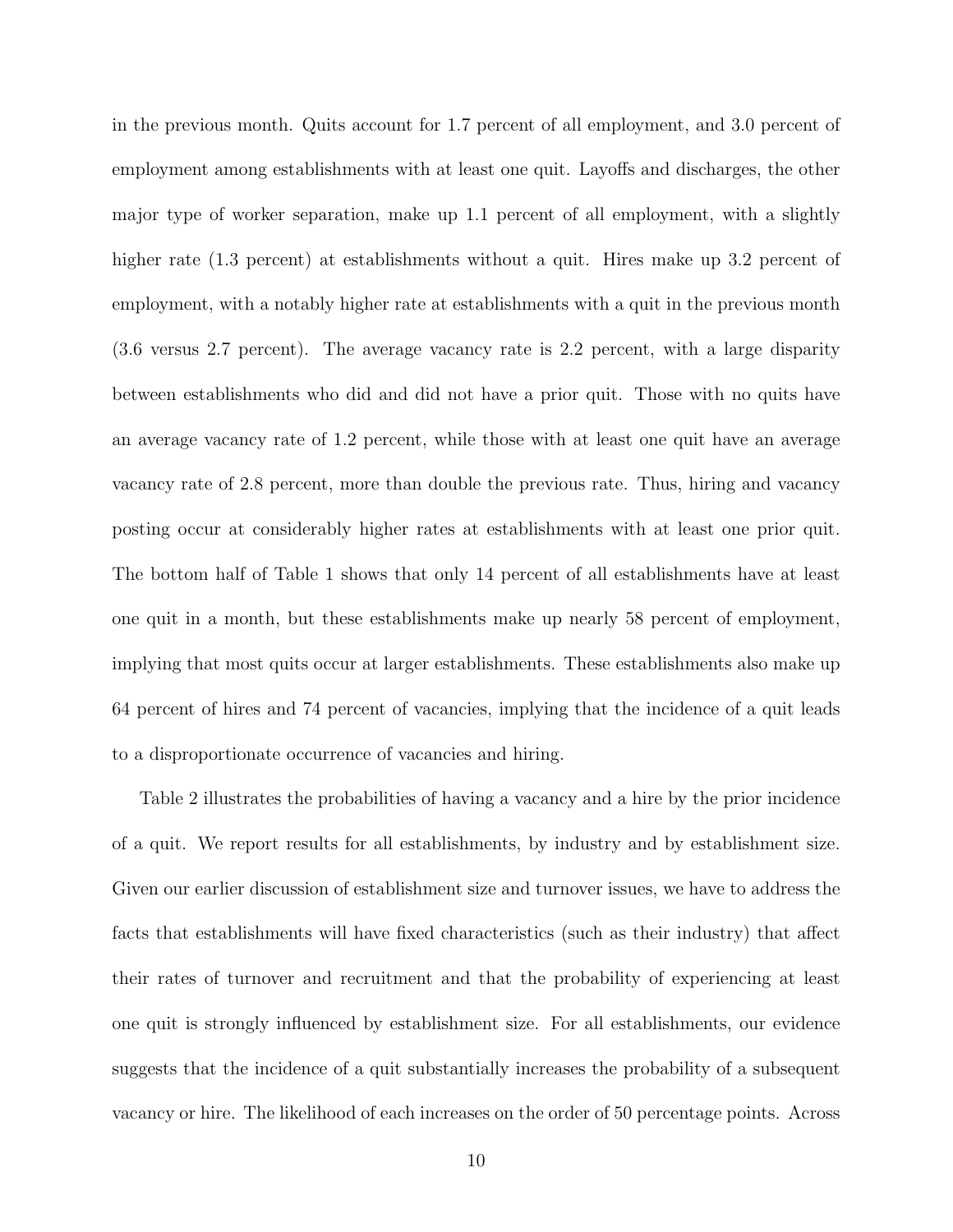industries, there is considerable variation in these probabilities. For example industries such as Retail and Construction, industries that Davis, Faberman, and Haltiwanger (2006b) show most likely use less-formal hiring practices, have lower probabilities of vacancies and hires given a prior quit. Nevertheless, the qualitative result that establishments with a quit are more likely to post a vacancy or have a hire still holds across *all* industries. This is also true across establishment size classes, where the probabilities of having a vacancy or a hire increase with size, but it remains the case that these probabilities are always higher when there was a preceding quit.

Figure 4 depicts the establishment-level hiring rate (upper panel) and vacancy rate (lower panel) as functions of the previous month's quit rate.<sup>3</sup> We disaggregate the relations by expanding, contracting and stable establishments to crudely account for the endogeneity issue discussed above. Both hiring and vacancy rates increase with the quit rate. Both relationships, especially for vacancies, exhibit concavity. Among vacancies, the greatest increase occurs between quit rates of 0.1 and 1.2 percent. Figure 4 also shows that the distinction by growth rate only has a quantitative impact on the relationships of hiring and vacancies to the prior months quit rate. In all cases, the relationships have qualitatively similar increases with quits. As expected, expanding establishments have the highest hiring and vacancy rates. The increase for hires is not tautological, since quits are for the prior month. Note that there is a spike in the hiring and vacancy rates for establishments with no quits that drops then increases gradually for positive quit rates. Hiring and vacancy rates are lower for contracting and stable establishments, but still increase with the quit rate.

<sup>&</sup>lt;sup>3</sup>We estimate these rates as means calculated within fine quit rate intervals that increase with the quit rate. We use the variable interval length because of large drop-off in the number of observations as the quit rate increases.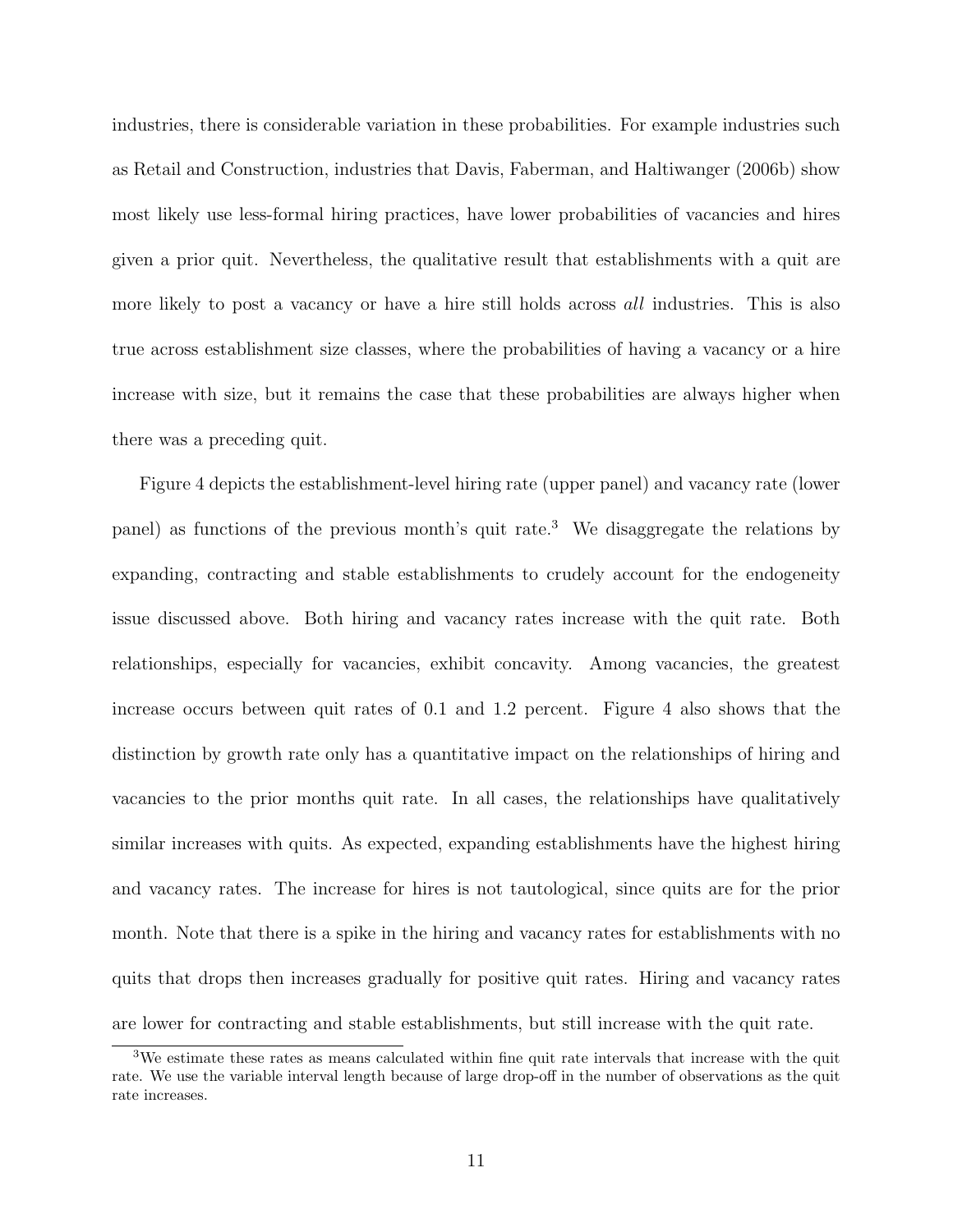#### 2.4 Regression analysis

Thus far, despite measurement challenges related to timing, observability, endogeneity, and establishment characteristics, our evidence has consistently suggested a positive relation between the incidence of a quit and subsequent vacancies and hiring. This relation occurs despite the fact that quit rates decline with establishment growth and vacancy and hiring rates increase with establishment growth. For our final analysis, we study the quit-recruitment relation within a regression framework, where we can control for the effects of establishment characteristics and growth.

Table 3 lists the regression results of hires (both in the subsequent and current months) and vacancies on the quit rate, controlling for various characteristics. For each dependent variable we run (1) the unconditional OLS regression of the variable on the quit rate, (2), the same regression controlling for establishment fixed effects, (3) the regression controlling for establishment fixed effects and the employment growth rate, and (4) the regression controlling for establishment fixed effects and the growth rate differentiated into positive and negative changes. For the regressions of contemporaneous hires on the quit rate, we face an endogeneity issue when we include the growth rate in the latter two specifications. To account for this, we use an instrumental variables approach using the prior months growth rate as the instrument.

To summarize, Table 3 shows that the positive relations of leading hires, contemporaneous hires, and vacancies to quits are robust to controlling for establishment fixed effects and establishment growth. Contemporaneous hires actually have a stronger relation to the quit rate than hires in the subsequent month. Of course, contemporaneous hires could occur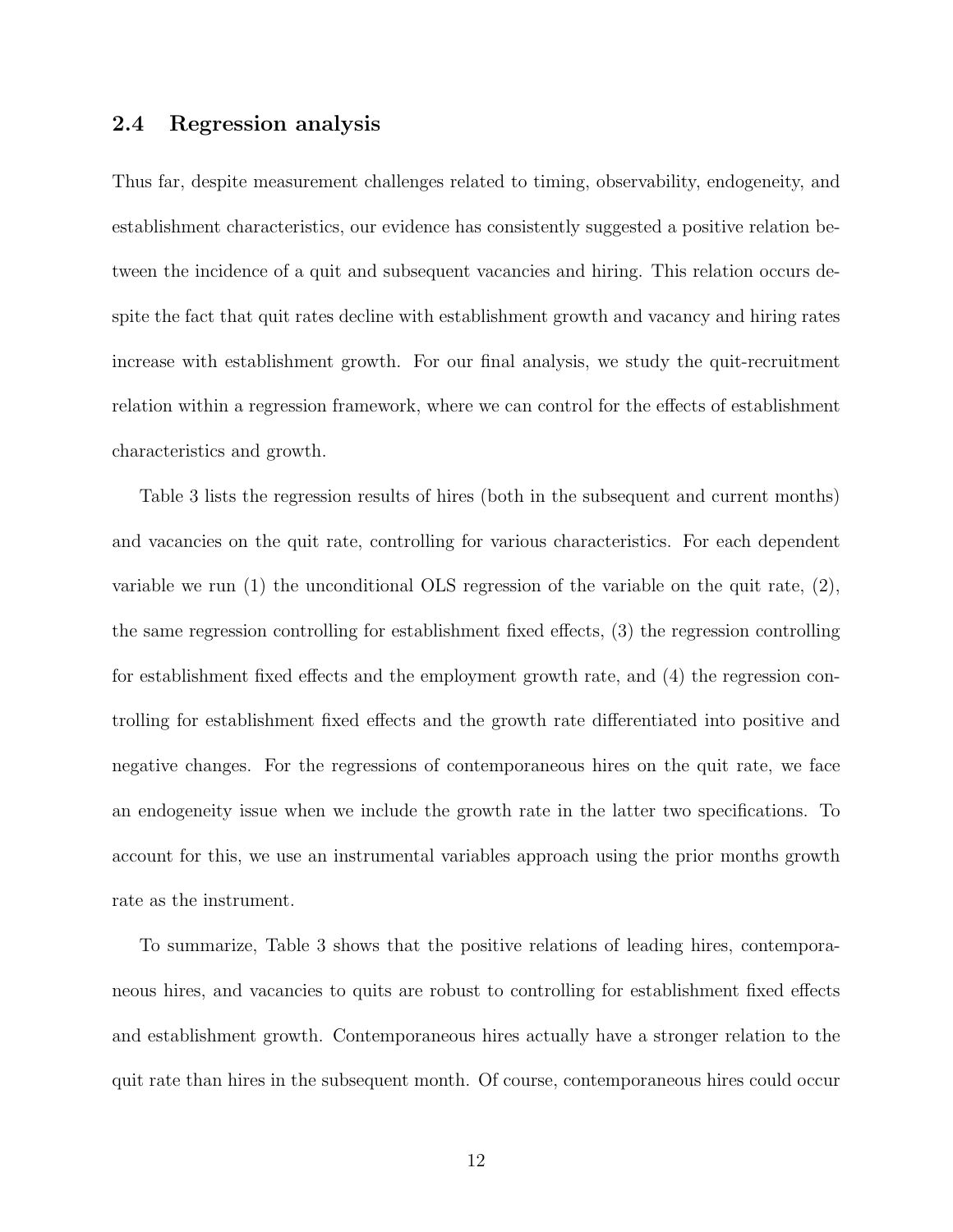before a quit, confounding the relation we wish to identify. Nevertheless, even when controlling for and instrumenting for the growth rate, the relationship between these hires and the quit rate still holds.

Finally, we replicate the regressions in columns  $(1), (2),$  and  $(3)$  substituting the continuous quit rate variable with dummy variables for fine quit rate intervals.<sup>4</sup> We then plot the quit coefficients graphically (with the means added back for the specifications including fixed effects and/or growth). We again use an IV estimate when including the growth rate in the regression of contemporaneous hires. Our results are in Figure 5. Note that the unconditional regression specifications (column (1) in Table 3) produce estimates identical to those in Figure 4 when hiring and vacancy rates are not differentiated by type of establishment growth. Consequently, we observe the same increasing relationships of hiring and vacancies to quits that we saw in the previous figure. What is important to note, however, is that when we control for establishment fixed effects and establishment growth, the slope of the relationships become flatter (particularly for leading hires), but the positive relations remain in all cases.

To summarize our empirical analysis, we find that establishments with a quit account for a disproportionately large fraction of subsequent vacancies and hiring. Furthermore, across a broad set of metrics, we find a positive relationship between the incidence of a quit and subsequent vacancies and hiring. This relation holds up even after controlling for endogeneity issues related to establishment growth, timing and observability issues that come from studying establishment rather than position-specific data, and fixed establishment characteristics, including industry and size. Thus, it is likely that quits generate a considerable amount

<sup>4</sup>These intervals are identical to those used to generate the relations observed in Figure 4.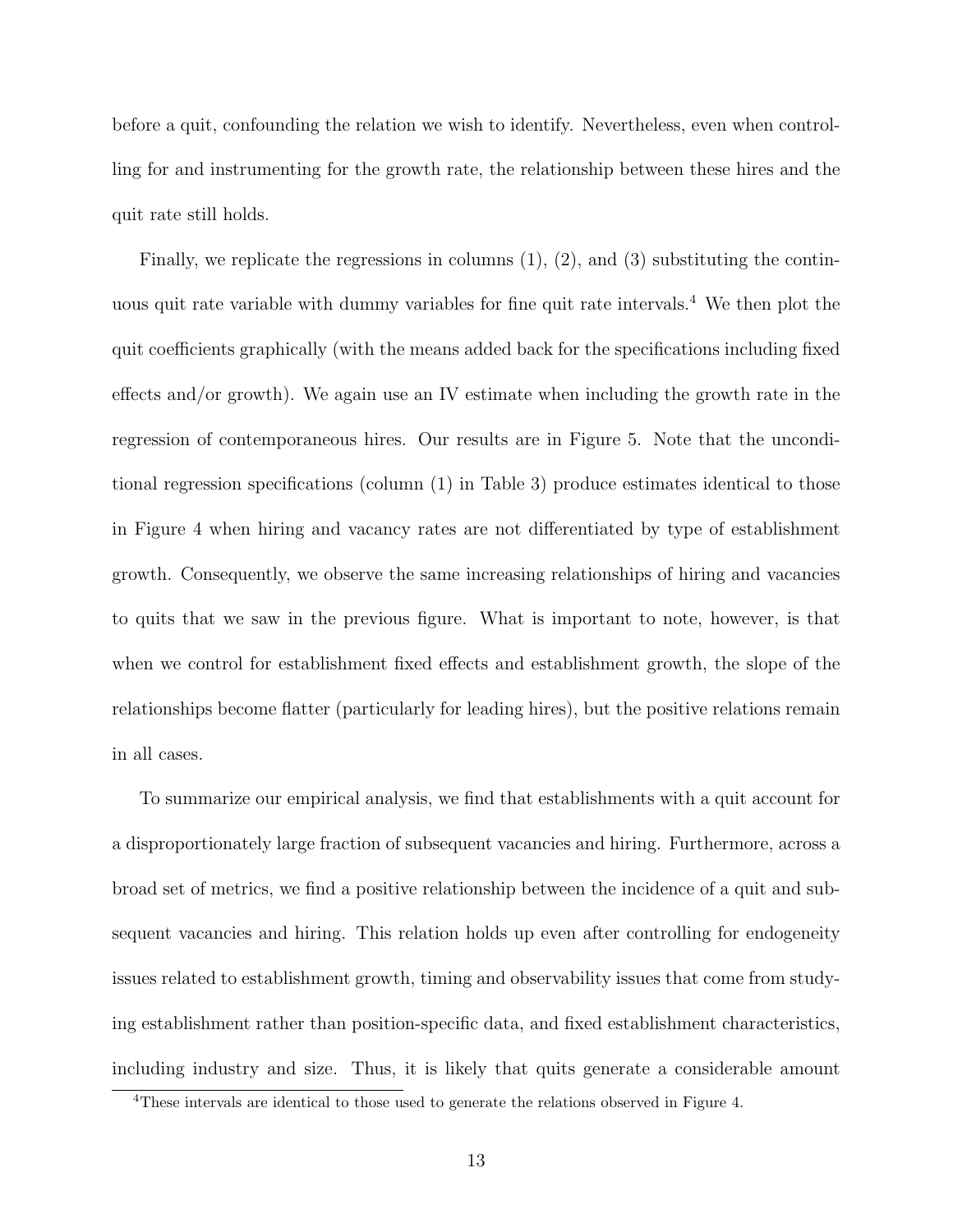of vacancies and hires and that this process accounts for a large fraction of high-frequency labor-market dynamics.

### 3 Model

We next seek to characterize the above findings within a theoretical framework. To do so, we consider a matching model with search frictions and endogenous separations, in the spirit of Mortensen and Pissarides  $(1994)$ . We also allow for on-the-job search, as in Nagypál  $(2006)$ . Our main innovation, and the features that allow us to identify dynamics related to quits, are the introduction of multi-worker firms and recruiting costs differentiated between a sunk job creation cost and a flow cost of advertising a position.

#### 3.1 Model setup

Consider an economy populated by workers and firms who are both risk-neutral and discount future incomes at a rate r. There is a unit measure of workers. Workers have a flow utility of b while unemployed. There is a measure  $\alpha$  of firms who each employ one or more workers. A firm's idiosyncratic productivity is  $\varepsilon$ , which is distributed according to  $F(\varepsilon) : [0, \bar{\varepsilon}] \to [0, 1]$ . At rate  $\gamma_{\varepsilon}$ , each firm draws a new productivity realization from the distribution  $F(\cdot)$ .

The output of a particular position at a firm with productivity  $\varepsilon$  is  $\varepsilon \nu$ , where  $\nu$  is an indicator variable that determines whether or not the position is productive. All positions are initially productive when created. Subsequently, a new value of the position-specific  $\nu$ is drawn at rate  $\gamma_{\nu}$ , where  $\nu$  takes on the value of 0 with probability  $\frac{\delta(\varepsilon)}{\gamma_{\nu}}$  and the value of 1 with probability  $1 - \frac{\delta(\varepsilon)}{2}$  $\frac{\partial(\varepsilon)}{\partial \nu}$ , where  $\delta(\varepsilon)$  is a decreasing function. Once a position becomes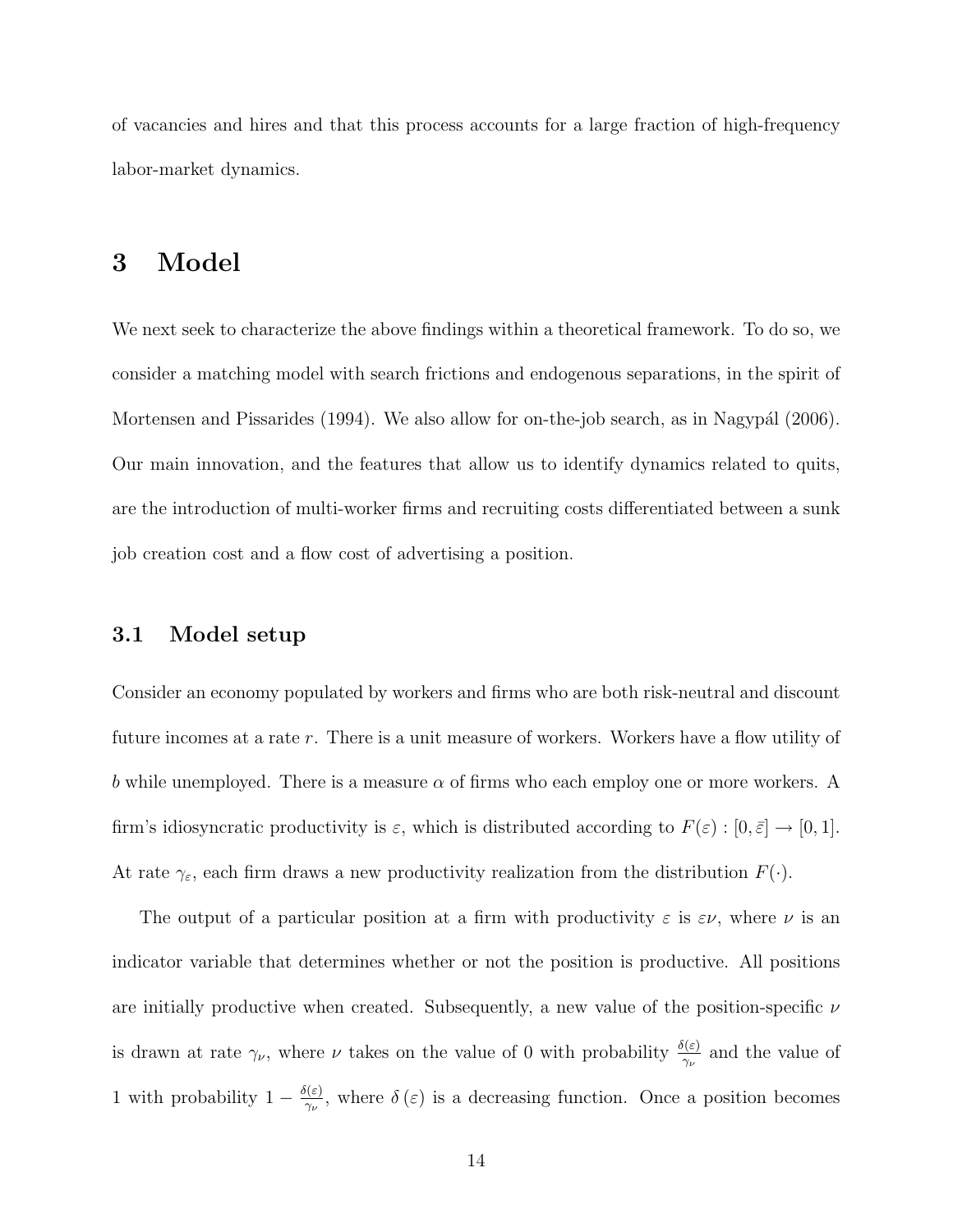unproductive (because  $\nu = 0$ ), it remains so forever. In addition, workers leave the firm for exogenous reasons at a rate  $\delta_0.$ 

Firms hire workers by either creating or having positions come available then posting vacancies to fill those positions. Vacancies at a firm are filled independently of one another. The upfront cost of creating v positions is equal to  $C(v)$ , where  $C(\cdot)$  is a strictly increasing and strictly convex function with  $C(0) = 0$  and  $C'(0) \geq 0$ . The flow cost of keeping a vacant position open is c. If a vacant position closed without being filled, the position ceases to exist. If a worker quits the firm or leaves for exogenous reasons, the firm can repost the vacated position at flow cost c. In this case, the firm incurs no fixed cost of position creation, making it less costly to recruit for an existing position than for a newly created position, a crucial feature of the model. If a firm does not search to replace a departing worker at the time of the worker's departure, the position ceases to exist. In addition, the firm can terminate workers and positions at any time.

Workers can search while unemployed and employed. Given that jobs at different firms differ in their productivity, workers have an incentive to search on-the-job. To keep the model simple, the search intensity of employed workers is fixed at  $s \in (0,1]$ , while that of unemployed workers is normalized at 1.

Wages in the model are determined by surplus sharing. The outside option of the firm is the reposting of the vacant position while the outside option of the worker is unemployment. Notice that once a match is created, there is no interaction between the workers in a firm. Hence, the surplus of a match is independent of the number of workers a firm employs. In other words, the concept of a firm embedded in the model is that of a multi-worker entity experiencing a common productivity process.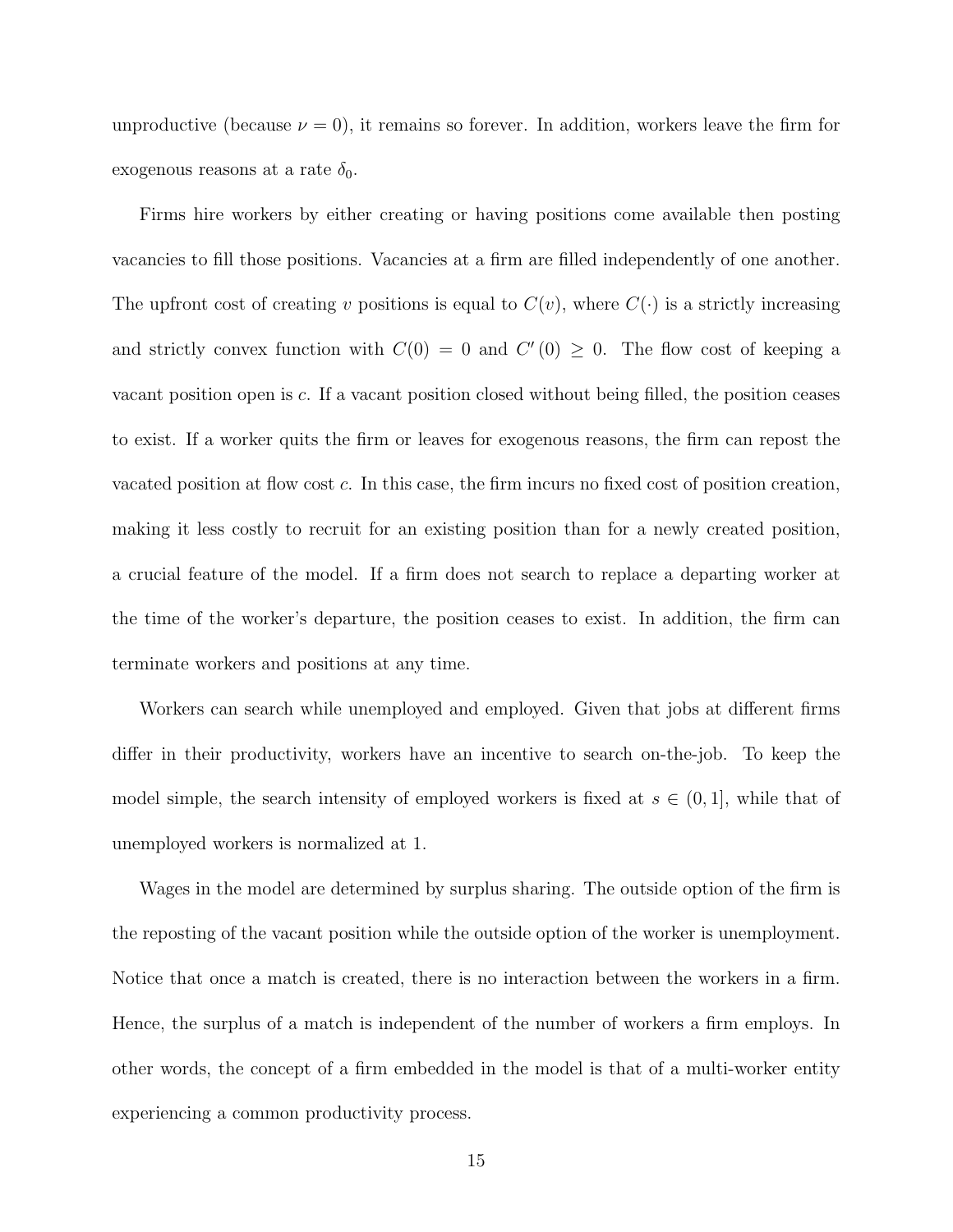Contacts between vacancies and searching workers is generated by a matching function with the standard properties, implying that workers contact a firm at rate  $\lambda(\theta)$  per unit of search effort, and firms contact workers at rate  $\eta(\theta)$ , where  $\theta = \frac{v}{v + \epsilon}$  $\frac{v}{u+s(1-u)}$  defines labor market tightness in the model.

#### 3.2 Characterization of the stationary equilibrium

Let us next introduce some notation. Let the rate at which workers quit to take another job be  $\mu(\varepsilon)$ . Let the probability that a firm of type  $\varepsilon$  succeeds in filling a vacant position upon contacting a worker be  $\xi(\varepsilon)$ . Let the unnormalized distribution of firm productivity across vacancies be  $H(\varepsilon)$ , so that  $H(\bar{\varepsilon}) = v$ . Then, denote the normalized distribution of productivity across vacancies by  $\hat{H}(\varepsilon) = \frac{H(\varepsilon)}{v}$ . Finally, let the unnormalized distribution of productivity across filled positions be  $K(\varepsilon)$ , so that  $K(\bar{\varepsilon}) = 1 - u$ .

Next, we derive the Bellman equations characterizing the value of employment and unemployment for workers and the value of a filled and unfilled position for a firm. Notice that due to the linearity of the production function and the fact that the positions of a firm are filled independently of one another, the only state variable that affects the value of a position, and thereby wages, is firm productivity.

The value of a productive job for a worker is

$$
rW(\varepsilon) = w(\varepsilon) + s\lambda(\theta) \int I(W(\varepsilon') > W(\varepsilon)) (W(\varepsilon') - W(\varepsilon)) d\hat{H}(\varepsilon') +
$$
  
+  $\gamma_{\varepsilon} \int [\max[W(\varepsilon') - U, 0] + U - W(\varepsilon)] dF(\varepsilon') - (\delta(\varepsilon) + \delta_0) (W(\varepsilon) - U),$  (2)

where  $U$  is the value of unemployment for the worker. The first term is the flow wage received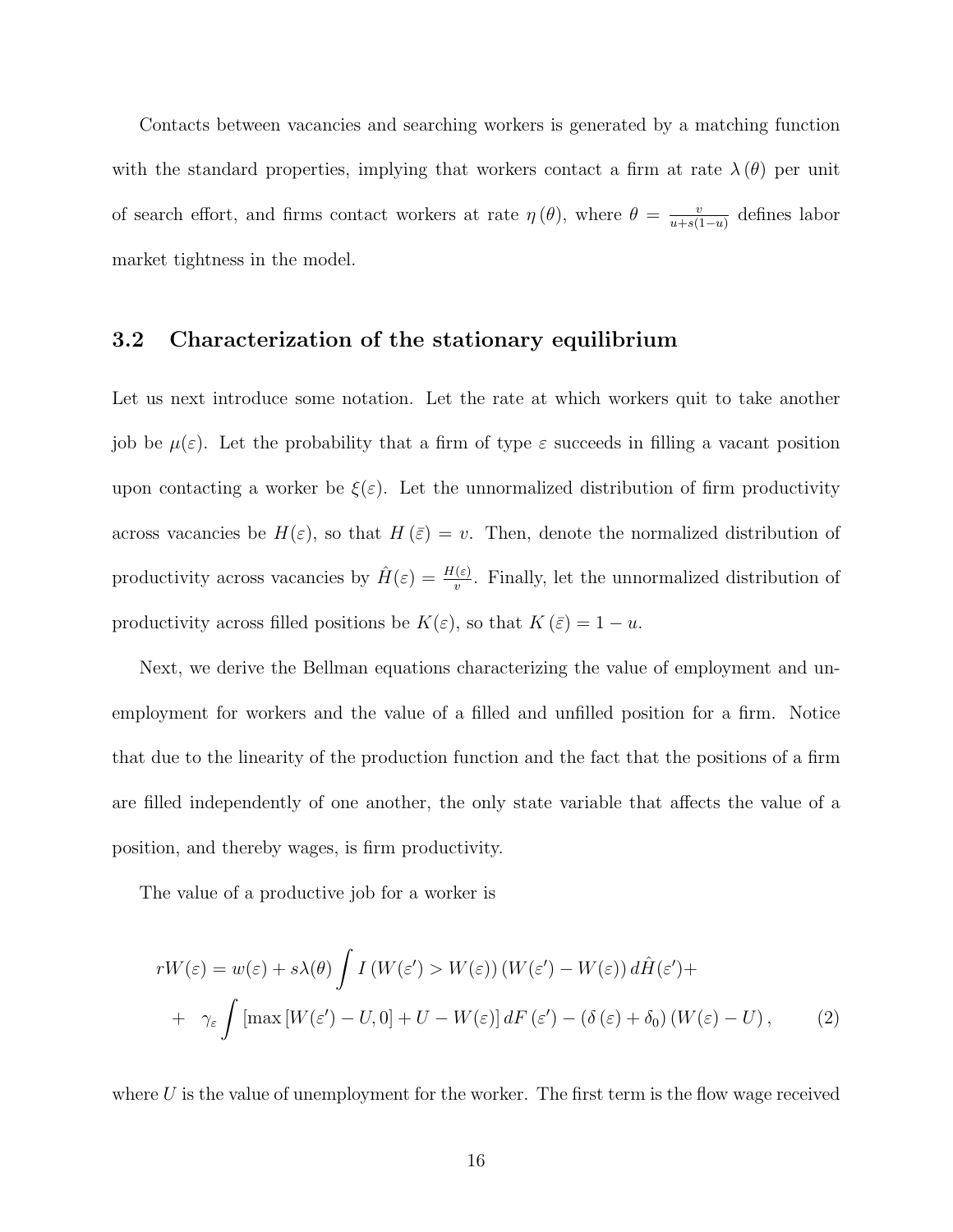by the worker. The second term reflects the gain due to a quit, which takes place if the job offer the worker encounters has a higher value to the worker than its current job. The third term reflects the change in value associated with a new draw of firm productivity. The last term reflects the loss of value associated with the job becoming unproductive or the worker leaving the firm for exogenous reasons. The value of unemployment can be expressed as

$$
rU = b + \lambda(\theta) \int \max \left[ W(\varepsilon') - U, 0 \right] d\hat{H}(\varepsilon'), \tag{3}
$$

where the first term is the flow payoff received by an unemployed worker and the second term reflects the gain from meeting a vacant position.

Similarly, the value of a filled position at a firm with productivity  $\varepsilon$  is

$$
rJ(\varepsilon) = \varepsilon - w(\varepsilon) - s\lambda(\theta) \int I(W(\varepsilon') > W(\varepsilon)) (J(\varepsilon) - R(\varepsilon)) d\hat{H}(\varepsilon') +
$$
  
+ 
$$
\gamma_{\varepsilon} \int \left[ \max [J(\varepsilon') - R(\varepsilon'), 0] + R(\varepsilon') - J(\varepsilon) \right] dF(\varepsilon') - \delta(\varepsilon) J(\varepsilon) - \delta_0 (J(\varepsilon) - R(\varepsilon)),
$$
 (4)

where  $R(\varepsilon)$  is the expected value of having a vacant position. Here, the second term reflects the loss of value associated with a worker quit, which occurs as described above. The value of a vacant position is determined by

$$
rR(\varepsilon) = \max\left[0, -c + \eta(\theta)\xi(\varepsilon)\left(J(\varepsilon) - R(\varepsilon)\right) + \gamma_{\varepsilon} \int \left[R(\varepsilon') - R(\varepsilon)\right]dF\left(\varepsilon'\right) - \delta(\varepsilon)R(\varepsilon)\right]. \tag{5}
$$

To ensure that it is never optimal for a firm to keep a vacant position open while that position cannot be profitably operated at current productivity, we make the following assumption:

**Assumption 1.** The cost of vacancy posting is large enough so that  $\gamma_{\varepsilon} \int R(\varepsilon') dF(\varepsilon') \leq c$ .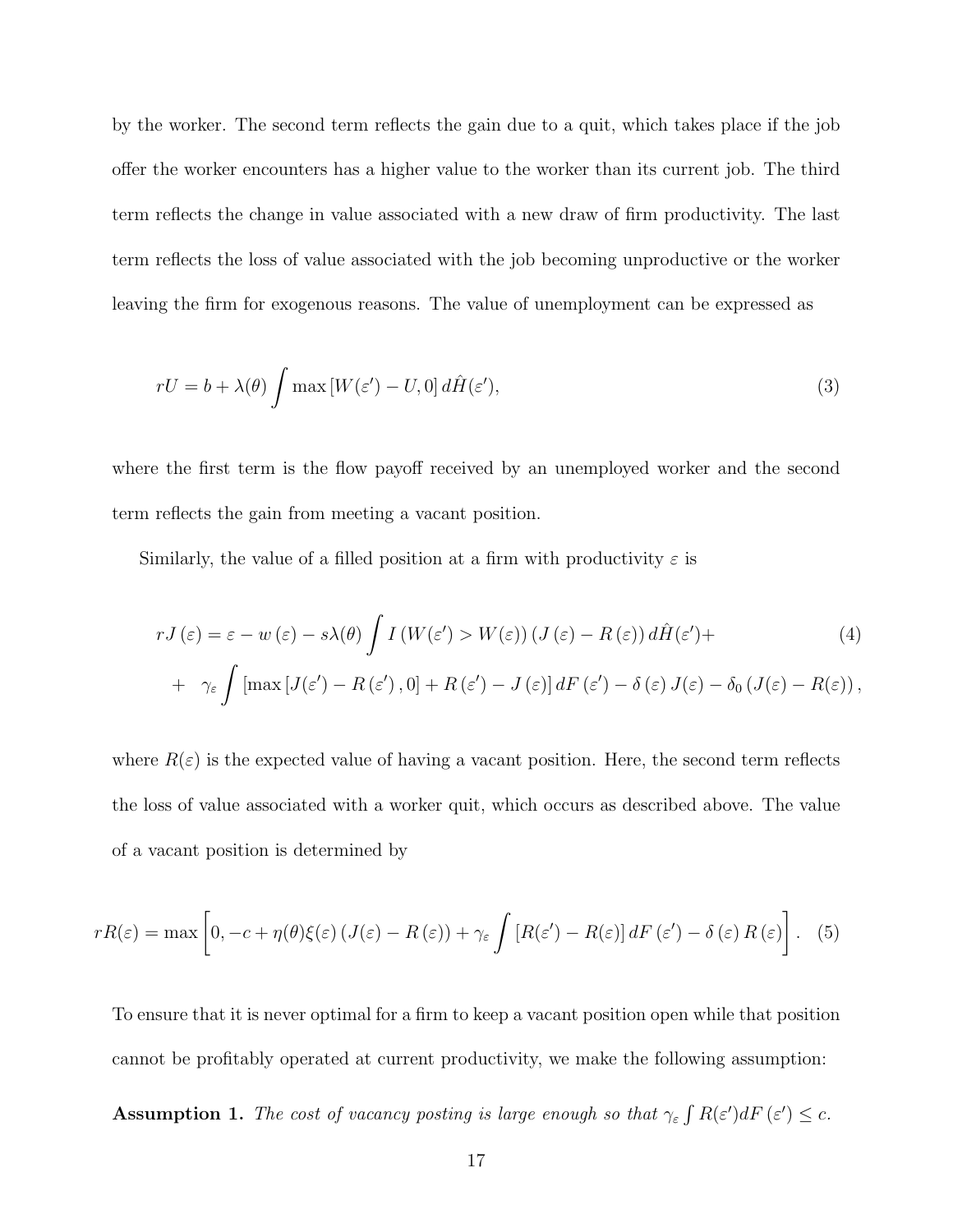To eliminate wages from the above expressions, let us define total match surplus as  $S(\varepsilon) = J(\varepsilon)+W(\varepsilon)-R(\varepsilon)-U$ . Given surplus sharing, with the worker's share denoted as  $\beta$ , worker surplus will be  $W(\varepsilon)-U = \beta S(\varepsilon)$  and firm surplus will be  $J(\varepsilon)-R(\varepsilon) = (1-\beta)S(\varepsilon)$ . Summing Equations (2) and (4), and using that  $I(W(\varepsilon') > W(\varepsilon)) = I(S(\varepsilon') > S(\varepsilon))$  we get that

$$
r(S(\varepsilon) + R(\varepsilon) + U) = \varepsilon + s\lambda(\theta) \int I(S(\varepsilon') > S(\varepsilon)) (\beta S(\varepsilon') - S(\varepsilon)) d\hat{H}(\varepsilon') +
$$
(6)

+ 
$$
\gamma_{\varepsilon} \int [\max [S(\varepsilon'), 0] + R(\varepsilon') - R(\varepsilon) - S(\varepsilon)] dF(\varepsilon') - \delta(\varepsilon) [S(\varepsilon) + R(\varepsilon)] - \delta_0 S(\varepsilon).
$$

Using the definition of the surplus function, we can rewrite the asset equation for the value of a vacant position as

$$
(r + \gamma_{\varepsilon} + \delta(\varepsilon)) R(\varepsilon) = \max \left[ 0, -c + \eta(\theta)\xi(\varepsilon)(1 - \beta)S(\varepsilon) + \gamma_{\varepsilon} \int R(\varepsilon')dF(\varepsilon') \right].
$$
 (7)

Clearly, the functional equations for  $S(\cdot)$  and  $R(\cdot)$  jointly define a contraction which maps increasing functions into increasing functions, hence the Contraction Mapping Theorem implies that  $S(\cdot)$  and  $R(\cdot)$  are increasing, hence  $W(\cdot)$  is also increasing.

Given monotonicity, workers will accept all jobs that have a firm productivity higher than that of their current firm. Thus,

$$
\mu(\varepsilon) = s\lambda(\theta) \left( 1 - \hat{H}(\varepsilon) \right),\tag{8}
$$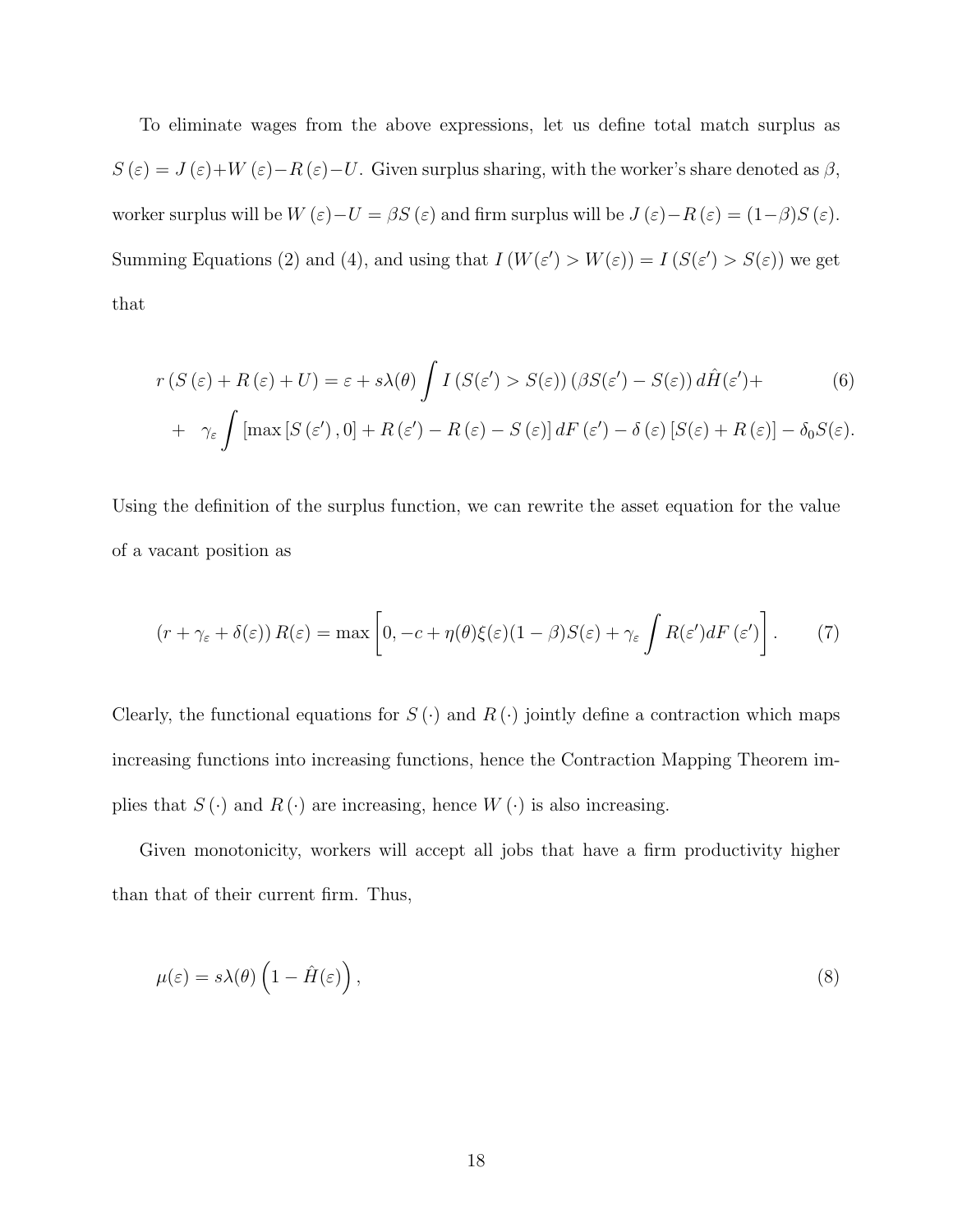and

$$
\xi(\varepsilon) = \frac{u + s(1-u)\frac{K(\varepsilon)}{K(\varepsilon)}}{u + s(1-u)} = \frac{u + sK(\varepsilon)}{u + s(1-u)},\tag{9}
$$

while the surplus function can be written as

$$
rS(\varepsilon) = \varepsilon - rU + s\lambda(\theta) \int_{\varepsilon} \beta S(\varepsilon') d\hat{H}(\varepsilon') - (\mu(\varepsilon) + \delta(\varepsilon) + \delta_0) S(\varepsilon) +
$$
  
+ 
$$
\gamma_{\varepsilon} \int \left[ \max \left[ S(\varepsilon'), 0 \right] + R(\varepsilon') - R(\varepsilon) - S(\varepsilon) \right] dF(\varepsilon') - \left[ r + \delta(\varepsilon) \right] R(\varepsilon).
$$
 (10)

Let  $\tilde{\varepsilon}$  be where  $S(\tilde{\varepsilon}) = 0$ . Notice that a firm will close all the positions it operates once  $\varepsilon$ falls below  $\tilde{\varepsilon}$ . We will maintain that  $\tilde{\varepsilon} > 0$ , to induce sufficiently unproductive firms to shut down.

Given Assumption 1,  $R(\tilde{\varepsilon}) = 0$ , and using that  $S(\tilde{\varepsilon}) = 0$ , we get, after substituting in for the value of unemployment, that  $\tilde{\varepsilon}$  is implicitly defined by

$$
b = \tilde{\varepsilon} - (1 - s) \lambda(\theta) \int_{\tilde{\varepsilon}} \beta S(\varepsilon') d\hat{H}(\varepsilon') + \gamma_{\varepsilon} \int \left[ \max \left[ S(\varepsilon'), 0 \right] + R(\varepsilon') \right] dF(\varepsilon') \,. \tag{11}
$$

The difference between b and  $\tilde{\varepsilon}$  comes from two sources: the higher option value of search while unemployed (due to higher search intensity while unemployed), reflected by the second term on the right-hand side, and the option value of changing productivity, reflected by the third term on the right-hand side.

Next, let the lowest productivity for which it is worthwhile to repost a vacancy be  $\hat{\varepsilon} \geq \tilde{\varepsilon}$ . Firms with productivity  $\varepsilon \in (\tilde{\varepsilon}, \hat{\varepsilon})$  find it profitable to continue existing relationships, but they do not find it profitable to replace lost workers due to separations into unemployment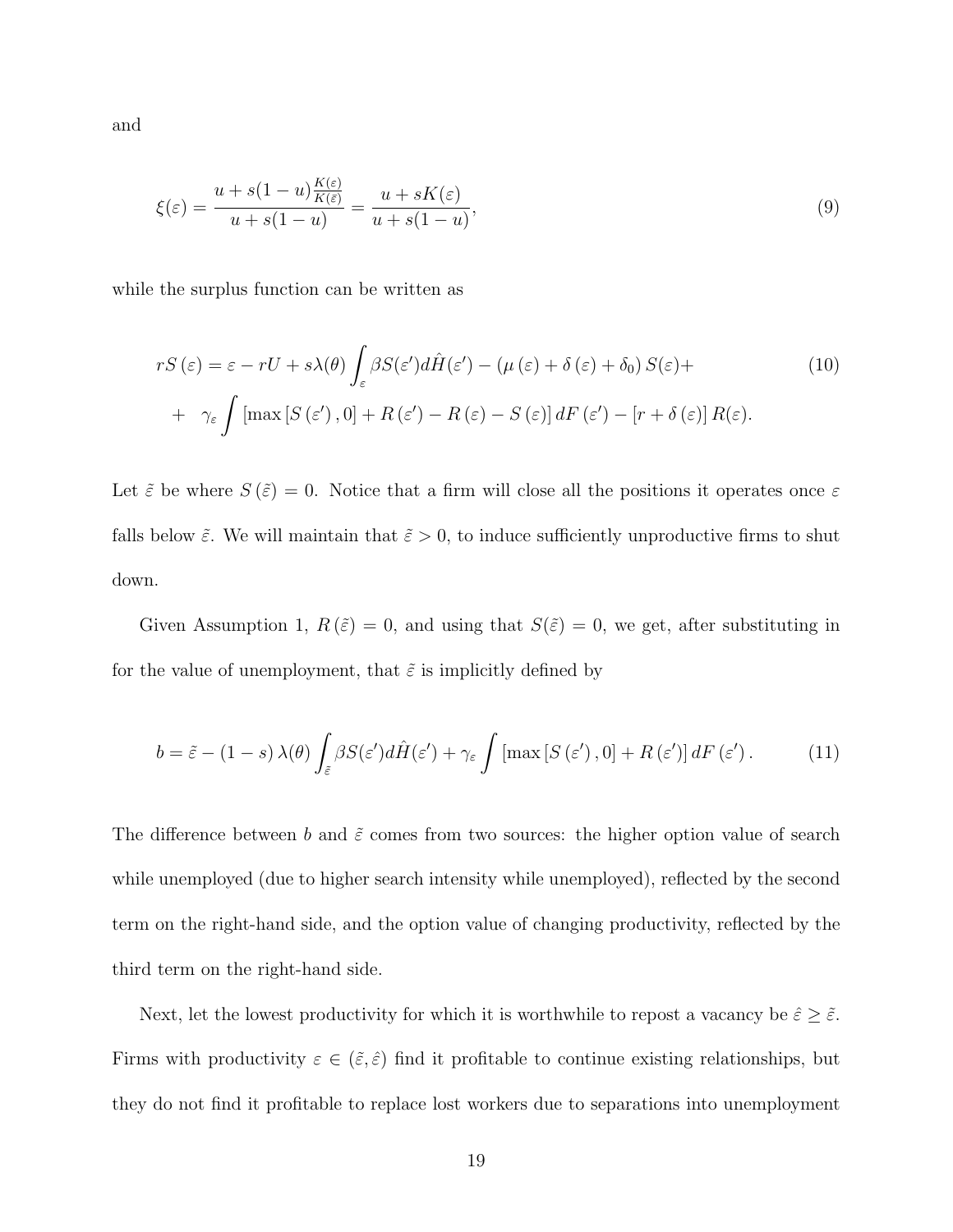(at rate  $\delta(\varepsilon) + \delta_0$ ) or due to quits (at rate  $\mu(\varepsilon)$ ). Therefore, while these firms do not shut down, they will contract by attrition. Clearly,  $R(\hat{\varepsilon}) = 0$ , and for any  $\varepsilon > \hat{\varepsilon}$ ,  $R(\varepsilon) > 0$ , so  $\hat{\varepsilon}$ is implicitly defined by

$$
c = \eta(\theta)\xi(\hat{\varepsilon})\left(1 - \beta\right)S(\hat{\varepsilon}) + \gamma_{\varepsilon}\int R(\varepsilon')dF(\varepsilon').\tag{12}
$$

Given the upfront cost of creating new positions, a firm with productivity  $\varepsilon$  opens  $v(\varepsilon)$ new positions where

$$
C'(v(\varepsilon)) \ge R(\varepsilon) \tag{13}
$$

with complementary slackness  $v(\varepsilon) \geq 0$ . Given the assumption that  $C'(0) \geq 0$ , new positions will be created by firms with productivity above  $\check{\varepsilon} \geq \hat{\varepsilon}$ , where

$$
C'(0) = R(\check{\varepsilon})\,. \tag{14}
$$

Moreover, given the properties of  $C(\cdot)$  and  $R(\cdot)$ ,  $v(\cdot)$  is increasing in  $\varepsilon$ . Thus,  $\check{\varepsilon}$  defines a third productivity threshold. Firms with productivity  $\varepsilon \in (\hat{\varepsilon}, \check{\varepsilon})$  find it profitable to replace workers who have left, but do not find it profitable to open new positions because of their upfront cost. Such firms will be either stable (if  $\delta(\varepsilon) = 0$ ) or shrinking over time (if  $\delta(\varepsilon) > 0$ ), since they still face the loss of unproductive positions. Finally, firms with productivity above  $\check{\varepsilon}$  not only replace workers who have left, but also create new positions, allowing them to expand.

Finally, one can derive the distribution of productivity across vacancies and jobs in a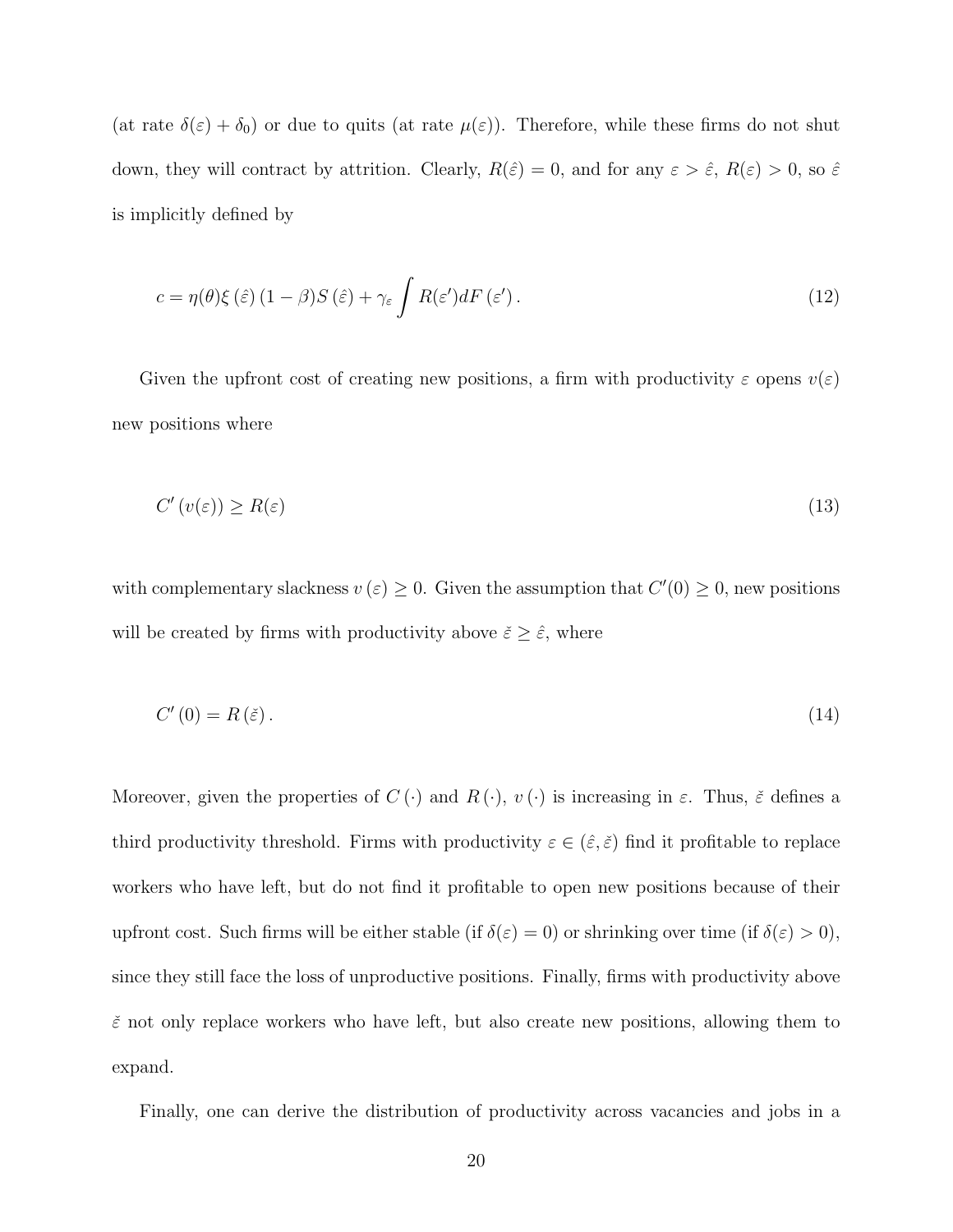stationary equilibrium from the appropriate balance equations. In particular, equating the flow into  $H(\varepsilon)$  (made up of new vacancies, reposted vacancies, and vacancies that had a change in their productivity) and the flow out of  $H(\varepsilon)$  (made up destroyed vacancies, filled vacancies, and vacancies that had a change in their productivity) gives

$$
\alpha \int_{\hat{\varepsilon}}^{\varepsilon} v(\varepsilon') dF(\varepsilon') + \int_{\hat{\varepsilon}}^{\varepsilon} (\mu(\varepsilon') + \delta_0) dK(\varepsilon') + \gamma_{\varepsilon} H(\overline{\varepsilon}) [F(\varepsilon) - F(\hat{\varepsilon})] =
$$
\n
$$
= \int_{\hat{\varepsilon}}^{\varepsilon} [\delta(\varepsilon') + \eta(\theta) \xi(\varepsilon')] dH(\varepsilon') + \gamma_{\varepsilon} H(\varepsilon).
$$
\n(15)

Similarly, equating the flow into  $K(\varepsilon)$  (made up of filled vacancies, and jobs that had a change in their productivity) and the flow out of  $K(\varepsilon)$  (made up destroyed jobs, jobs that become vacant due to a quit or exogenous separation, and jobs that had a change in their productivity) gives

$$
\int_{\tilde{\varepsilon}}^{\varepsilon} \eta(\theta) \xi(\varepsilon') dH(\varepsilon') + \gamma_{\varepsilon} K(\overline{\varepsilon}) \left[ F(\varepsilon) - F(\tilde{\varepsilon}) \right] = \int_{\tilde{\varepsilon}}^{\varepsilon} \left( \delta(\varepsilon') + \mu(\varepsilon') + \delta_0 \right) dK(\varepsilon') + \gamma_{\varepsilon} K(\varepsilon).
$$
\n(16)

#### 3.3 Solving for the stationary equilibrium

To solve for the equilibrium objects  $S(\varepsilon)$ ,  $R(\varepsilon)$ ,  $H(\varepsilon)$ , and  $K(\varepsilon)$ , it is useful to derive differential equations characterizing these functions together with the appropriate boundary conditions.

Differentiating Equation (7) with respect to  $\varepsilon$  gives for  $\varepsilon \in [\hat{\varepsilon}, \overline{\varepsilon}]$ 

$$
R'(\varepsilon)(r + \gamma_{\varepsilon} + \delta(\varepsilon)) + R(\varepsilon)\delta'(\varepsilon) = (1 - \beta)\eta(\theta)\left[\xi'(\varepsilon)S(\varepsilon) + \xi(\varepsilon)S'(\varepsilon)\right].\tag{17}
$$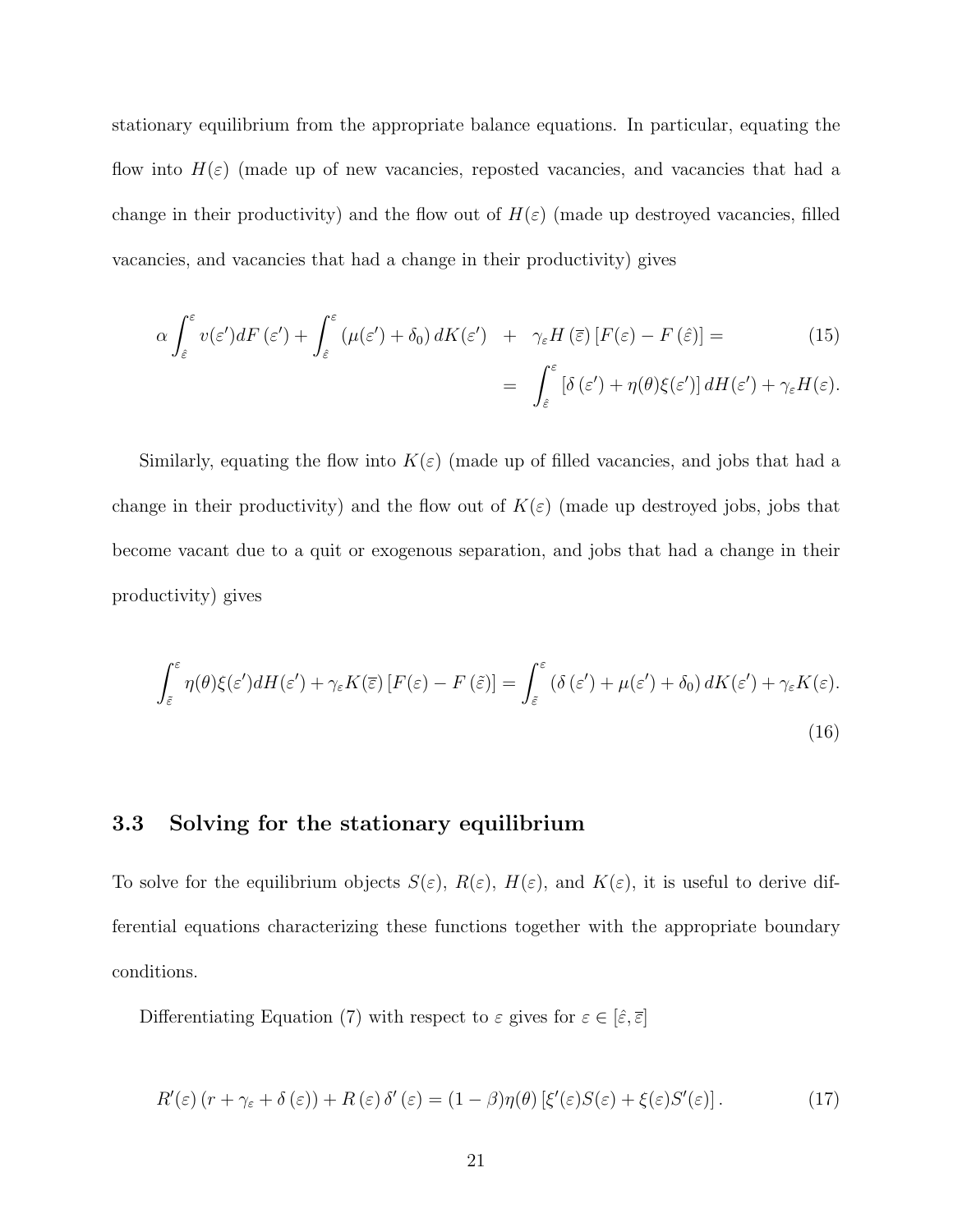Differentiating Equation (10) with respect to  $\varepsilon$ , using  $\mu'(\varepsilon) = -s\lambda(\theta)\hat{h}(\varepsilon)$ , then substituting in from Equation (17) for  $\varepsilon \in [\hat{\varepsilon}, \overline{\varepsilon}]$  and recognizing that  $R(\varepsilon) = 0$  for  $\varepsilon \in [\tilde{\varepsilon}, \hat{\varepsilon})$ , gives for  $\varepsilon \in [\tilde \varepsilon, \overline \varepsilon]$ 

$$
(r + \delta(\varepsilon) + \mu(\varepsilon) + \delta_0 + \gamma_{\varepsilon} + I(\varepsilon \ge \hat{\varepsilon}) (1 - \beta) \eta(\theta) \xi(\varepsilon)) S'(\varepsilon) =
$$
\n
$$
= 1 + \left[ (1 - \beta) \left( s\lambda(\theta) \hat{h}(\varepsilon) - I(\varepsilon \ge \hat{\varepsilon}) \eta(\theta) \xi'(\varepsilon) \right) - \delta'(\varepsilon) \right] S(\varepsilon).
$$
\n(18)

Differentiating Equation (15) with respect to  $\varepsilon$  for  $\varepsilon \in [\hat{\varepsilon}, \overline{\varepsilon}]$  and differentiating Equation (16) with respect to  $\varepsilon$  for  $\varepsilon \in [\tilde{\varepsilon}, \bar{\varepsilon}]$  and combining these results give for  $\varepsilon \in [\tilde{\varepsilon}, \hat{\varepsilon})$ 

$$
k(\varepsilon) = \frac{\gamma_{\varepsilon} (1 - u) f(\varepsilon)}{\delta(\varepsilon) + \mu(\varepsilon) + \delta_0 + \gamma_{\varepsilon}}
$$
(19)

and for  $\varepsilon\in[\hat\varepsilon,\overline\varepsilon]$ 

$$
h(\varepsilon) = \frac{\alpha v(\varepsilon) + (\mu(\varepsilon) + \delta_0) \frac{\alpha v(\varepsilon) + \gamma_{\varepsilon}(v + 1 - u)}{\delta(\varepsilon) + \gamma_{\varepsilon}} + \gamma_{\varepsilon} v}{\delta(\varepsilon) + \eta(\theta)\xi(\varepsilon) + \gamma_{\varepsilon} + \mu(\varepsilon) + \delta_0} f(\varepsilon)
$$
\n(20)

and

$$
k(\varepsilon) = \frac{\alpha v(\varepsilon) + \gamma_{\varepsilon} (v + 1 - u)}{\delta(\varepsilon) + \gamma_{\varepsilon}} f(\varepsilon) - h(\varepsilon).
$$
\n(21)

Then one can solve for the stationary equilibrium objects  $S(\varepsilon)$ ,  $R(\varepsilon)$ ,  $H(\varepsilon)$ ,  $H(\varepsilon)$ ,  $\mu(\varepsilon)$ ,  $\xi(\varepsilon)$ ,  $v(\varepsilon)$ ,  $\tilde{\varepsilon}$ ,  $\tilde{\varepsilon}$ ,  $\tilde{\varepsilon}$  from Equation (18) together with boundary condition  $S(\tilde{\varepsilon}) = 0$ , Equation (17) together with boundary condition  $R(\hat{\varepsilon}) = 0$ , Equation (20) together with boundary condition  $H(\hat{\varepsilon}) = 0$ , equations (19) and (21) together with boundary condition  $K(\tilde{\varepsilon}) = 0$ ,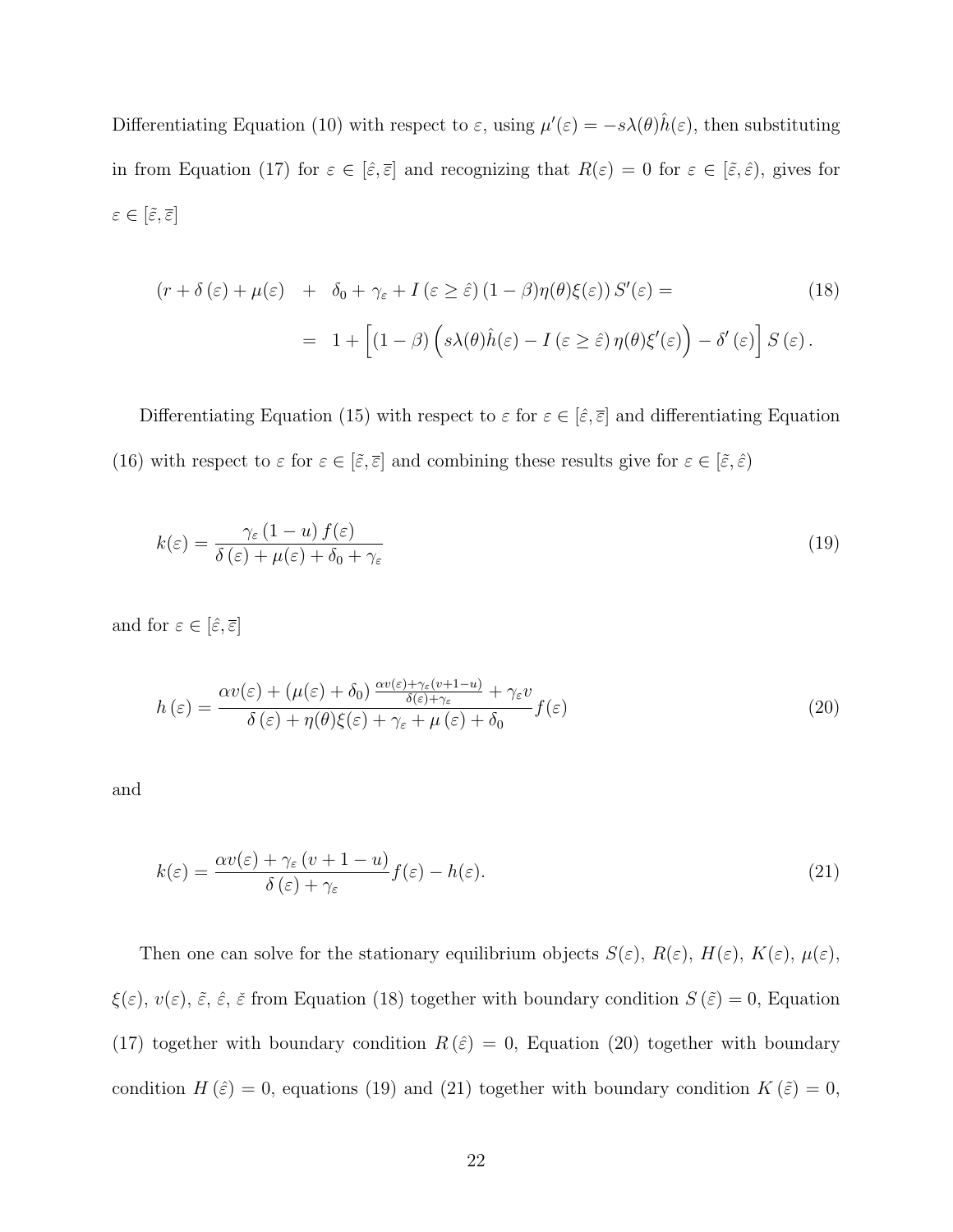and equations (8), (9), (13), (11), (12), and (14). These solutions then determine  $u =$  $1 - K(\overline{\varepsilon}), v = H(\overline{\varepsilon}), \text{ and } \theta = \frac{v}{v + \varepsilon}$  $\frac{v}{u+s(1-u)}$ .

### 4 Model implications

Our model has a rich set of implications that we highlight in our simulated estimation below. Here, we detail the implications qualitatively. First, firms with different productivities have different growth patterns and correspondingly have different relationships between quits and vacancy postings. In particular, we can distinguish four regions of productivity depicted in Figure 6. In Region 1, productivity has fallen below the separation threshold and the firm shuts down, destroying all of its jobs. In Region 2, firms are between the separation threshold and the replacement threshold. Here, they do not post any vacancies, and thereby contract their employment through attrition. In Region 3, firms are between the replacement threshold and the job creation threshold. These firms post vacancies to replace workers who have left, but do not create additional jobs. Finally, firms in Region 4 are above the job creation threshold and therefore have the highest productivity levels and recruit to both replace workers who have left and hire for new positions. Of course, firms move across these regions due to productivity shocks, giving rise to rich employment dynamics.

Figure 7 depicts the key labor variables of the model as a function of  $\varepsilon$ , with the four regions highlighted. We assume a  $\delta(\varepsilon)$  function depicted in panel (a) that turns zero at some intermediate point in Region 3. While this may seem at odds with our empirical evidence, remember that all firms experience exogenous separations at a rate  $delta_0$ . The second panel shows that the employment growth rate conditional on not experiencing a new realization of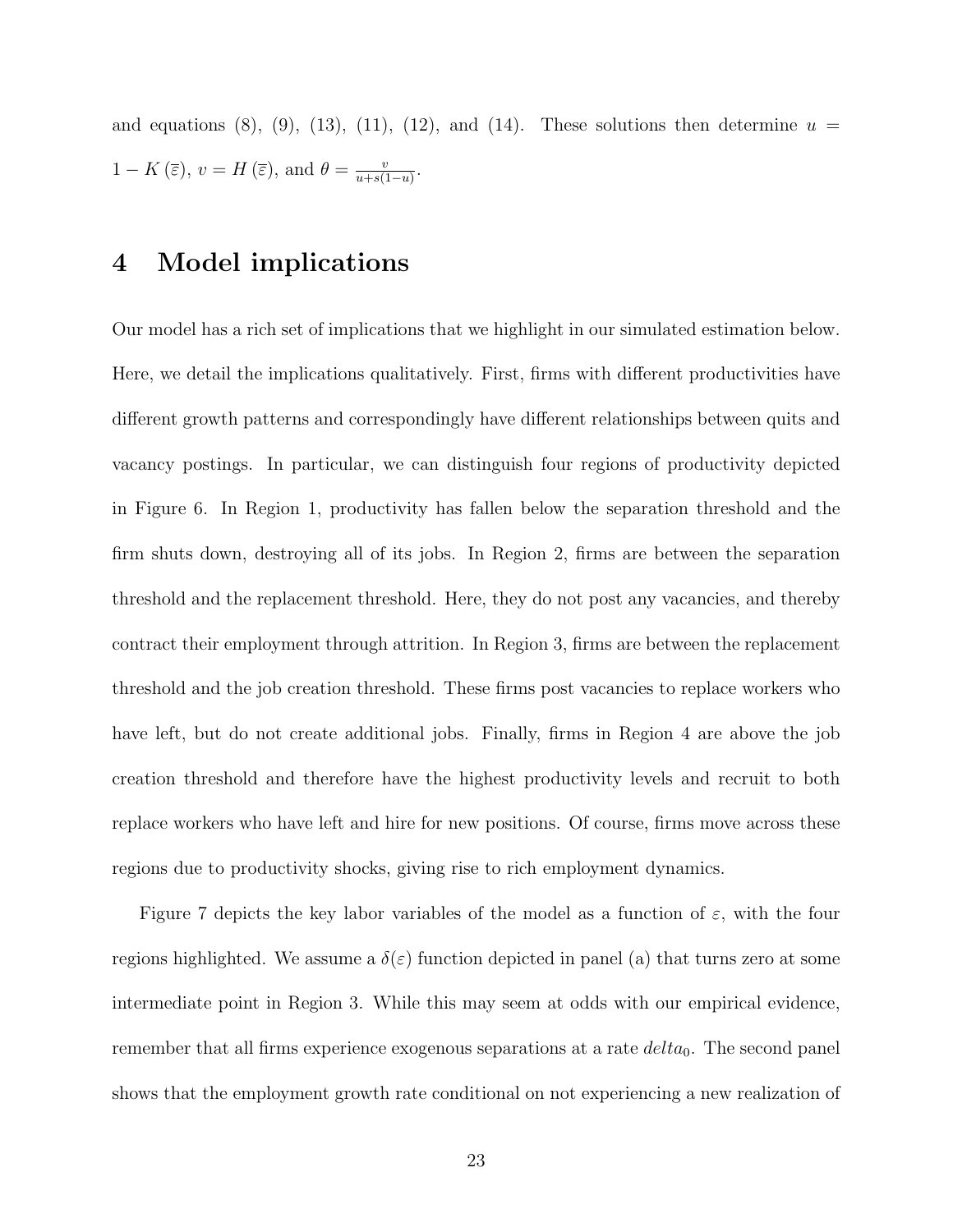firm productivity,  $(g(\varepsilon))$ , is an increasing function of firm productivity. Growth in Regions 1 and 2 is negative. Region 3 contains both declining and stable firms; the former exist because of the rate  $delta(\varepsilon)$  of separations that are lost. Growth is positive in Region 4 since these establishments are expanding because they are not only posting more vacancies, but are more successful in attracting workers conditional on a vacancy. The next panel shows the rate at which new positions are created. This is an increasing function of  $\varepsilon$ , but only above  $\check{\varepsilon}$ , the job creation threshold. The third panel depicts the quit rate, which is a decreasing function of firm productivity. Finally, the probability of filling a vacancy increases with firm productivity for all  $\varepsilon$  above  $\hat{\varepsilon}$ . This stems from the fact that firms with higher productivity are able to offer higher wages and therefore increase the chance that an individual accepts their offer.

Putting these results together, we can see that, qualitatively, these results are consistent with the evidence of Davis, Faberman, and Haltiwanger (2006b) that we depicted in Figures 1-3. For large contractions, layoffs dominate quits, though both are relatively large in magnitude. For smaller contractions, quits are relatively more prevalent than layoffs. The model suggests that this stems from firms not wishing to replace lost workers and allowing attrition. Stable establishments have a mix of quits, layoffs, and hiring, albeit at relatively low rates. The model implies these are predominantly the result of hiring to replace lost workers. Expanding establishments have increasing rates of hires, vacancies, and vacancy yield. The model suggests these patterns stem from relatively high levels of firm productivity, which not only induces more position creation, but a higher probability of offers for those positions being accepted.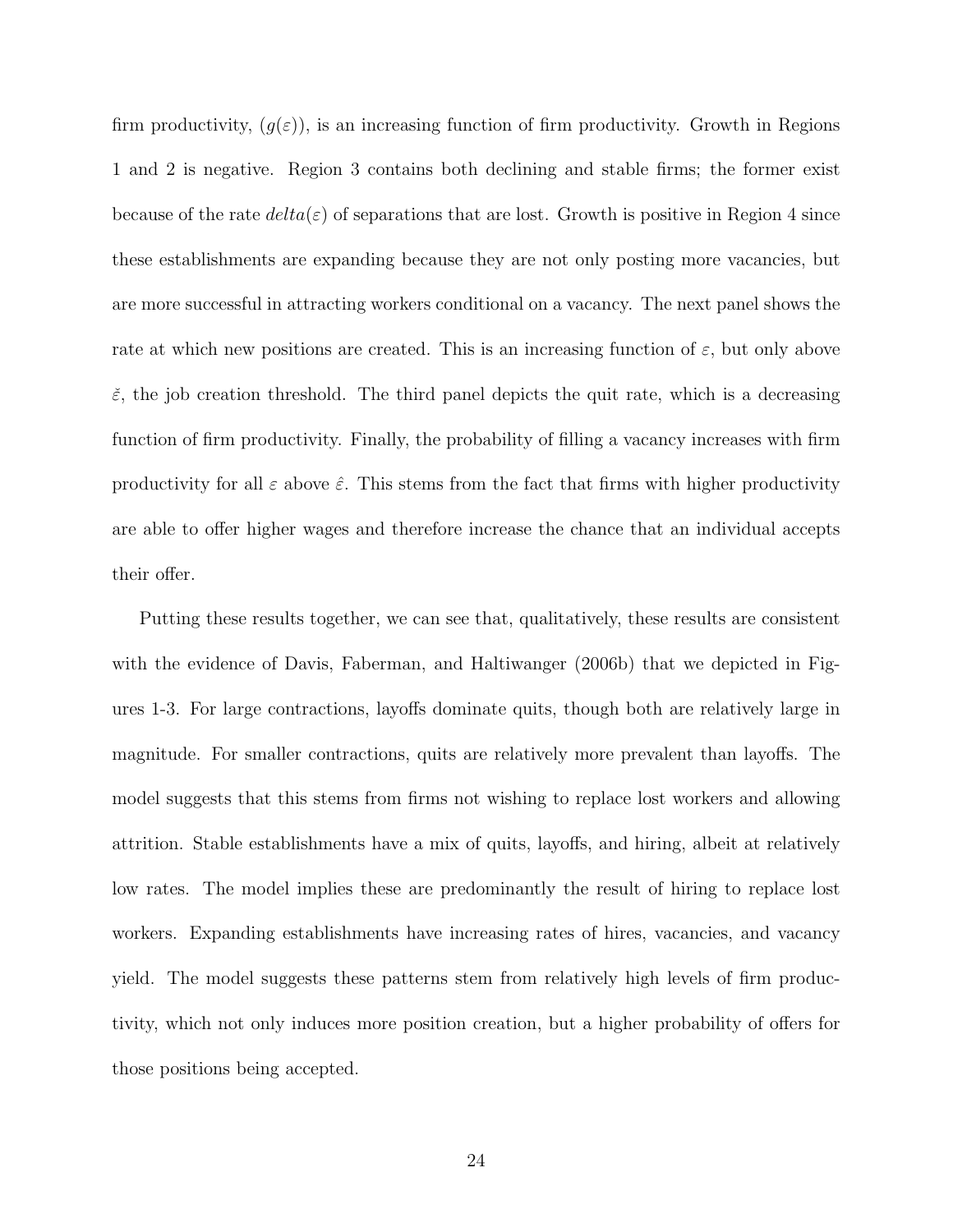# 5 Structural estimation

Given the complexity of the above model, its direct structural estimation is quite cumbersome. To get an idea of how well the model fits the data, we instead take a semi-structural approach. In particular, we use the following predictions of the structural model:

- 1. The relevant state variable of a firm is  $\varepsilon \in [0, \overline{\varepsilon}]$ , which determines the productivity of the matches a firm creates.  $\varepsilon$  is governed by a Poisson process with arrival rate  $\gamma_{\varepsilon}$  and distribution upon arrival of  $F(\cdot)$ .
- 2. Below some threshold,  $\tilde{\varepsilon}$ , the firm shuts down.
- 3. Above  $\tilde{\varepsilon}$ , the quit rate is determined by a decreasing function  $\mu(\varepsilon)$  that has the property that  $\mu(\overline{\varepsilon})=0$ .
- 4. The separation rate into unemployment at firms is determined by the decreasing function  $\delta(\varepsilon)$ .
- 5. Vacancies meet workers at rate  $\eta$  and the rate at which job matches are accepted by workers upon meeting is given by an increasing positive function  $\xi(\varepsilon)$  such that  $\xi(\overline{\varepsilon})=1.$
- 6. Firms post no vacancies when  $\varepsilon \in [\tilde{\varepsilon}, \hat{\varepsilon}]$ , replace quitting workers by posting a vacancy when  $\varepsilon \in [\hat{\varepsilon}, \check{\varepsilon}]$  and post new vacancies at a rate determined by the increasing function  $v(\varepsilon)$  in addition to replacing quitting workers when  $\varepsilon \geq \varepsilon$ , where  $v(\varepsilon) = 0$ .

To test these predictions of the model, instead of deriving the policy functions  $v(\varepsilon)$ ,  $\mu(\varepsilon)$ ,  $\xi(\varepsilon)$ , and  $\delta(\varepsilon)$  directly from the structural model given some deep parameters, we posit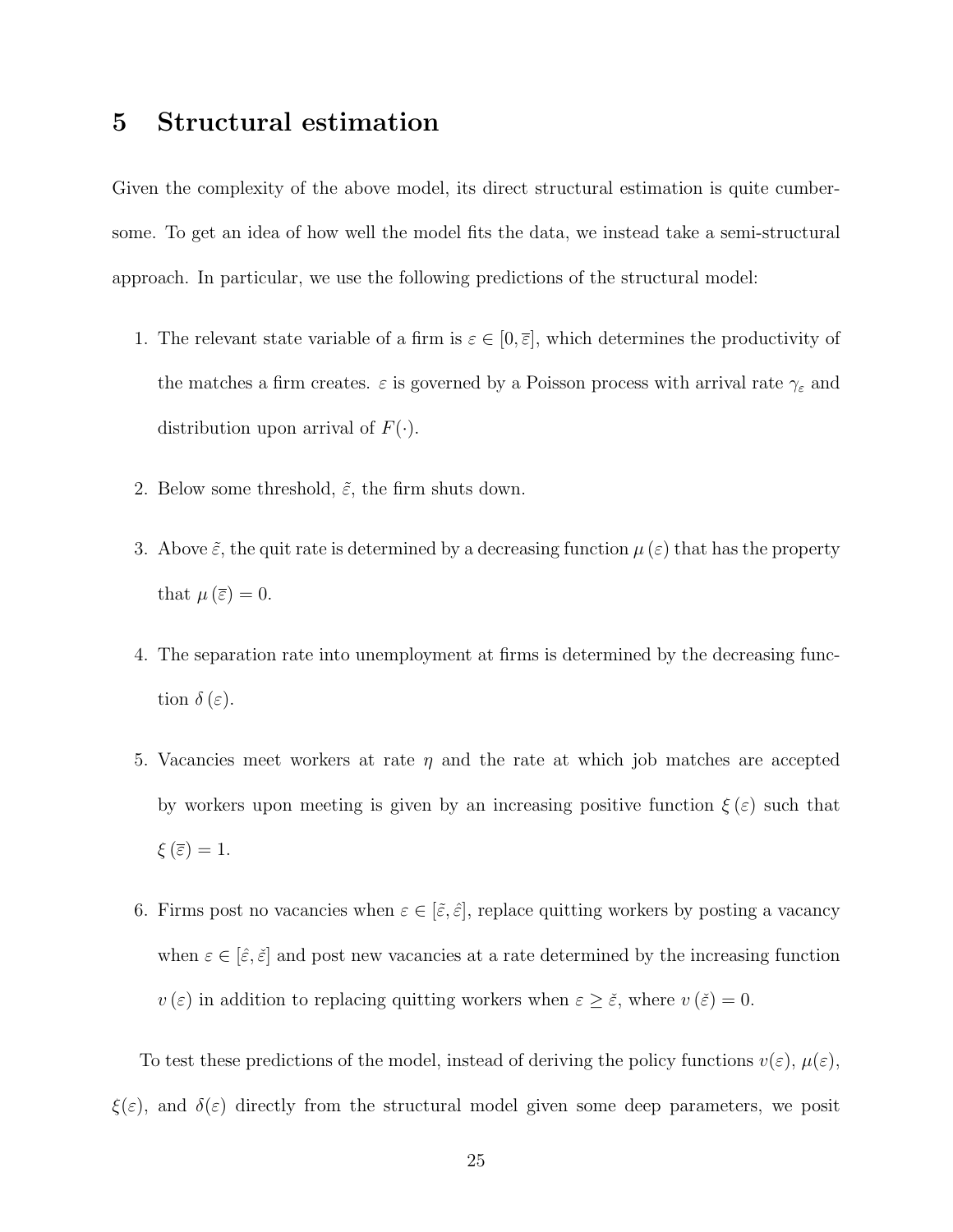that they take on quadratic forms that satisfy the following monotonicity requirements and boundary conditions implied by the structural model.

We then estimate the values of the semi-structural parameters, that consist of the structural parameters  $\tilde{\varepsilon}$ ,  $\tilde{\varepsilon}$ ,  $\tilde{\varepsilon}$ ,  $\gamma$ ,  $\eta$  and the parameters of the quadratic functions, using the Simulated Method of Moments. In particular, we simulate turnover data for finite-sized firms using the semi-structural parameters. We then choose the semi-structural parameters so that the moments implied by the simulated data are as close as possible to the moments observed in the actual data according to the appropriate metric. (For a detailed discussion of the SMM procedure, see Gouriéroux and Monfort (1996).)

We restrict our sample to observations with at least 50 and at most 1000 workers. The reason for this is that our model is not able to match the full distribution of establishment size observed in the JOLTS, since it does not satisfy Gibrat's law. For these establishments, there are 41 moments we aim to match. These are

- average establishment size, establishment weighted
- employment share of growing, stable, and shrinking establishments
- average growth rate among growing and shrinking establishments, employment weighted
- average quit rate among growing, stable, and shrinking establishments, employment weighted
- average layoff rate among growing, stable, and shrinking establishments, employment weighted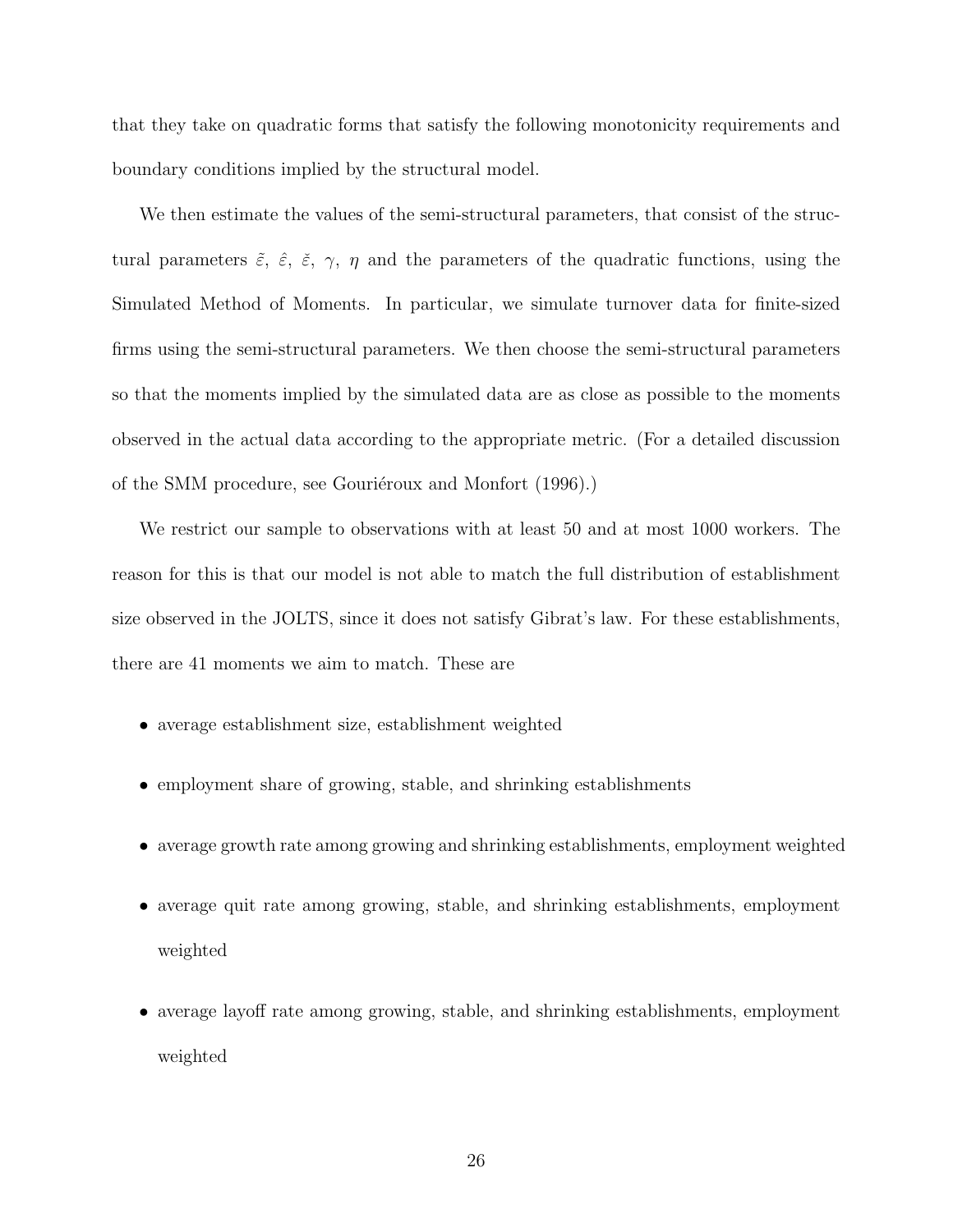- average hiring rate among growing, stable, and shrinking establishments, employment weighted
- average vacancy rate among growing, stable, and shrinking establishments, employment weighted
- average vacancy yield among growing, stable, and shrinking establishments, employment weighted
- quit rate among establishments with positive quits, employment weighted
- share of establishments with zero quits and with positive but below average quits, establishment weighted
- probability of vacancy posting and of hiring among growing, stable, and shrinking establishments, with no quits and with quits, establishment weighted
- average vacancy rate at establishments with zero quits, with positive but below average quit rate, and with above average quit rate, employment weighted
- average hiring rate at establishments with zero quits, with positive but below average quit rate, and with above average quit rate, employment weighted
- average vacancy yield at establishments with zero quits, with positive but below average quit rate, and with above average quit rate, establishment weighted

We simulate the model weekly and aggregate the simulated data to monthly observations. This allows us to address the issue of time aggregation. For example, in the data we observe hires in month t at firms that did not have a vacancy open at the end of month  $t-1$ . The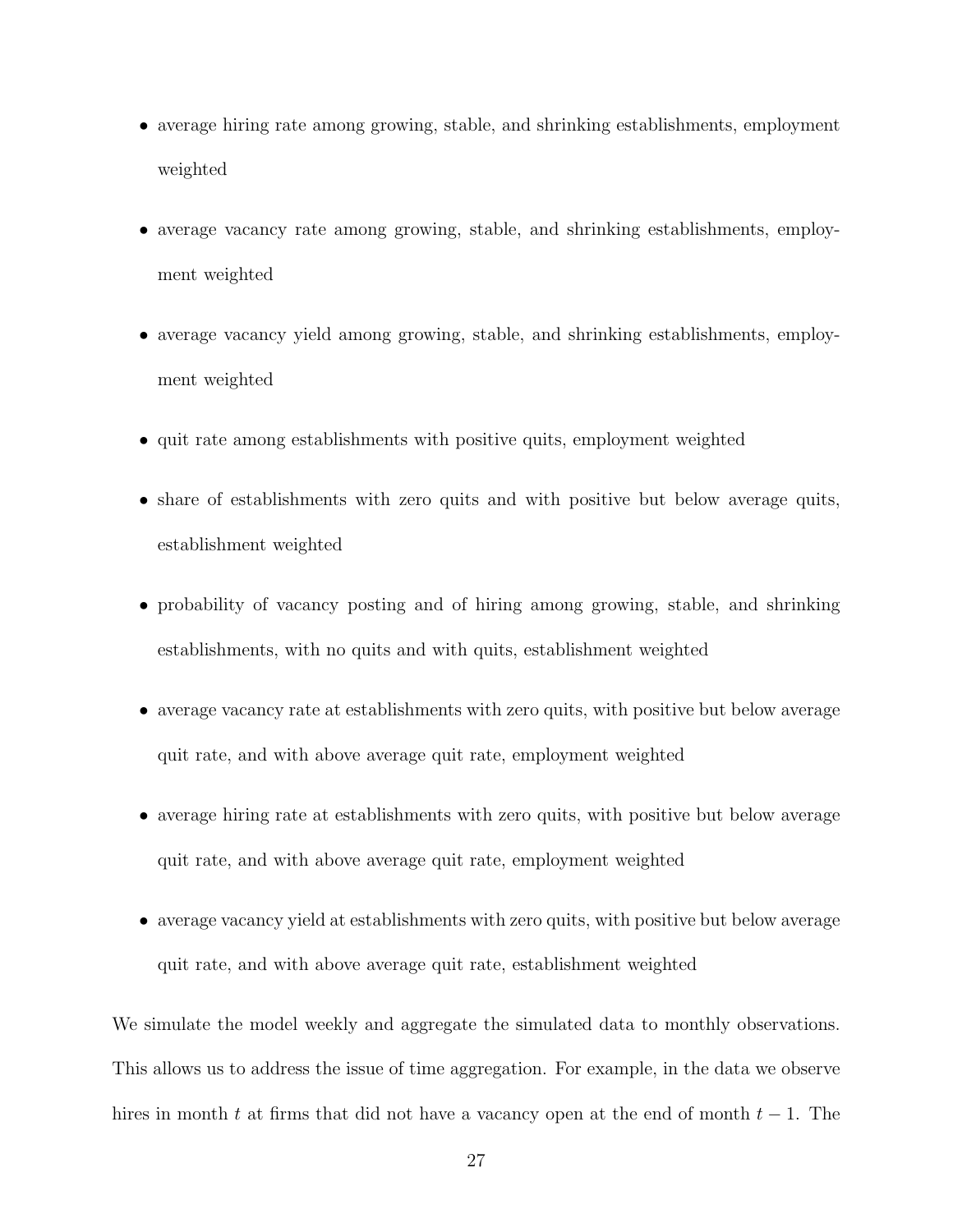weekly model can account for this by having a vacancy open and filled within the same month. In addition, unlike in the model, we take into that a firm can only have an integer number of vacancies open, which implies that  $v(\cdot)$  is an increasing step function.

#### 5.1 Estimation results

TO BE COMPLETED.

# 6 Conclusions

In this paper, we have presented evidence that quits are an important part of labor market dynamics. This is especially true of the high-frequency (i.e., monthly) dynamics we observe in the JOLTS data. More than half of all separations are quits, and establishments with at least one quit account for a disproportionate amount of vacancies and hiring. This suggests that quits may drive a large fraction of worker recruitment. In studying the JOLTS microdata both nonparametrically and through regression analysis, we find evidence suggesting that this is indeed the case. Both hires and vacancies are positively related to the incidence of a preceding quit, even after controlling for establishment growth and establishment-specific characteristics.

We then develop a matching model that accounts for the empirical patterns we observe. The model builds upon similar matching models with endogenous job destruction and onthe-job search by differentiating between the sunk cost of creating a new position and the flow cost of advertising for a position opening. In the model, multi-worker firms face the standard decision of whether to continue or sever a match after an adverse shock to their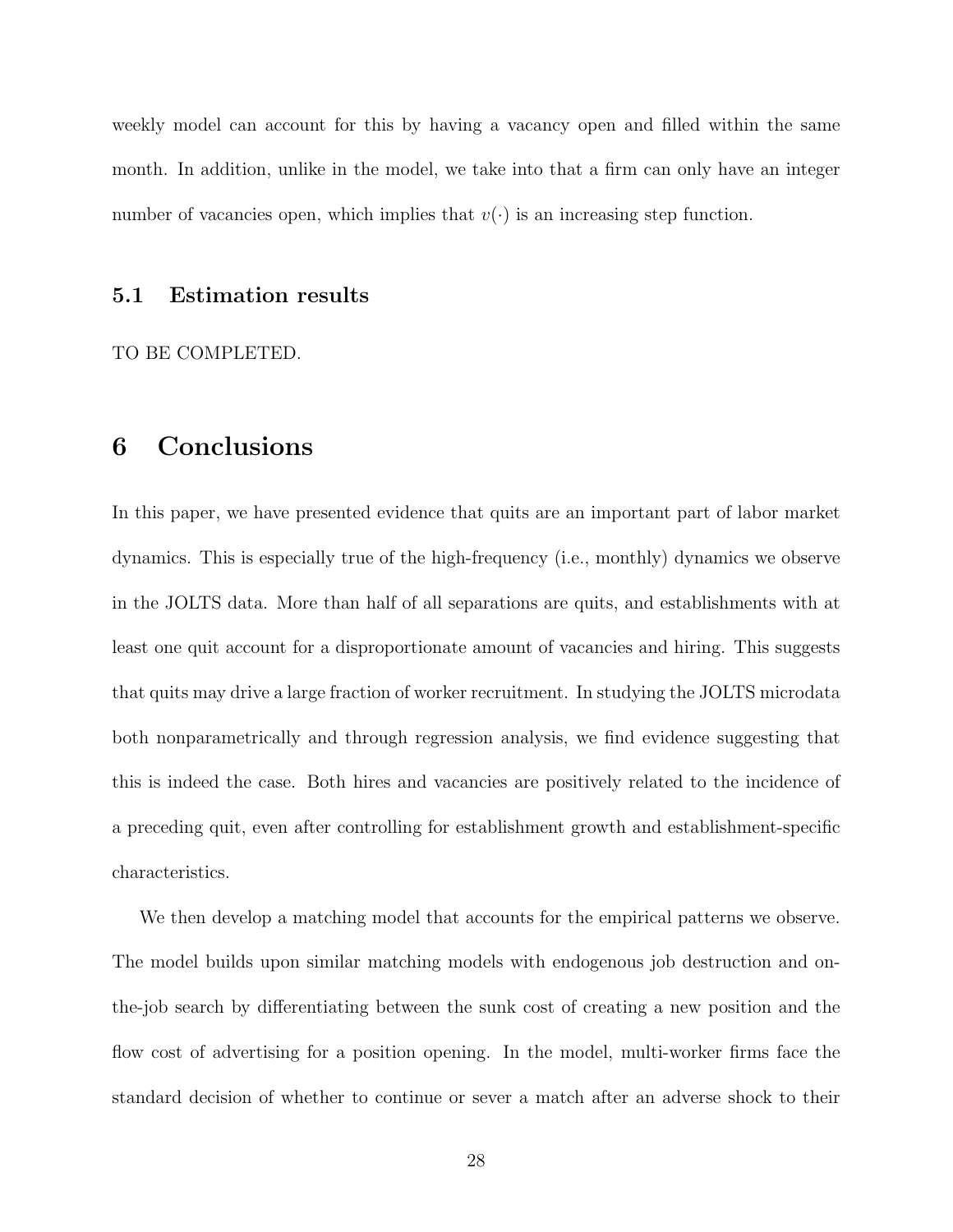productivity. Given the sunk cost of position creation, and on-the-job search, firms face additional decisions related to whether to replace a worker who leaves the firm, and whether to expand employment. This creates three thresholds of firm productivity that define the firms separation decision, worker replacement decision, and position creation decision. The resulting decision rules create rich employment dynamics where quits and layoffs decrease with firm productivity, vacancies and hiring increase with productivity, and complex interactions between these processes emerge when firms must decide whether to replace a worker who leaves or let a position vanish. Overall, the model produces implications that are generally consistent with our evidence and provides a flexible framework to explore both the micro-level dynamics and the cyclical volatility of employment adjustments in future research.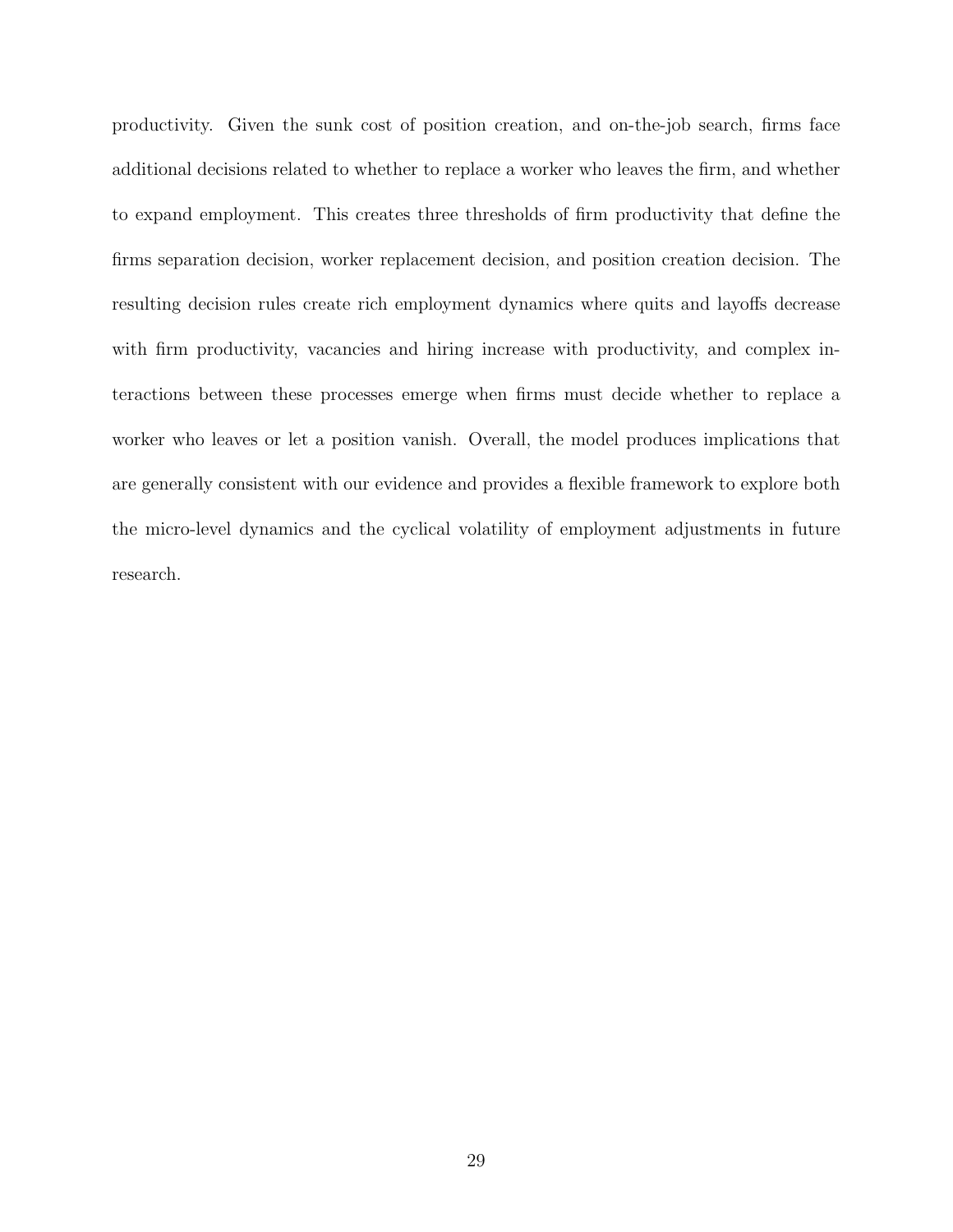# References

- Akerlof, G. A., A. K. Rose, and J. L. Yellen (1988). Job switching and job satisfaction in the u.s. labor market. Brookings Papers on Economic Activity 2, 495–594.
- Burdett, K. and E. Cunningham (1998). Toward a theory of vacancies. *Journal of Labor* Economics 16(3), 445–478.
- Davis, S. J., J. R. Faberman, and J. Haltiwanger (2006a). The flow approach to labor markets: New data sources and micro-macro links. University of Chicago, Graduate School of Business, unpublished.
- Davis, S. J., J. R. Faberman, and J. Haltiwanger (2006b). The micro-level behavior of vacancies and hiring. University of Chicago, Graduate School of Business, unpublished.
- Davis, S. J., J. C. Haltiwanger, and S. Schuh (1996). Job Creation and Job Destruction. Cambridge, Massachusetts: The MIT Press.
- Faberman, R. J. (2005). Studying the labor market with the Job Openings and Labor Turnover Survey. Bureau of Labor Statistics mimeo.
- Fallick, B. and C. Fleischman (2004). The importance of employer-to-employer flows in the U.S. labor market. Federal Reserve Bank Board of Governors mimeo.
- Gouriéroux, C. and A. Monfort (1996). Simulation Based Econometric Methods. Oxford University Press.
- Mortensen, D. T. (1994). The cyclical behavior of job and worker flows. Journal of Economic Dynamics and Control  $18(6)$ , 1121–1142.

Mortensen, D. T. and C. A. Pissarides (1994). Job creation and job destruction in the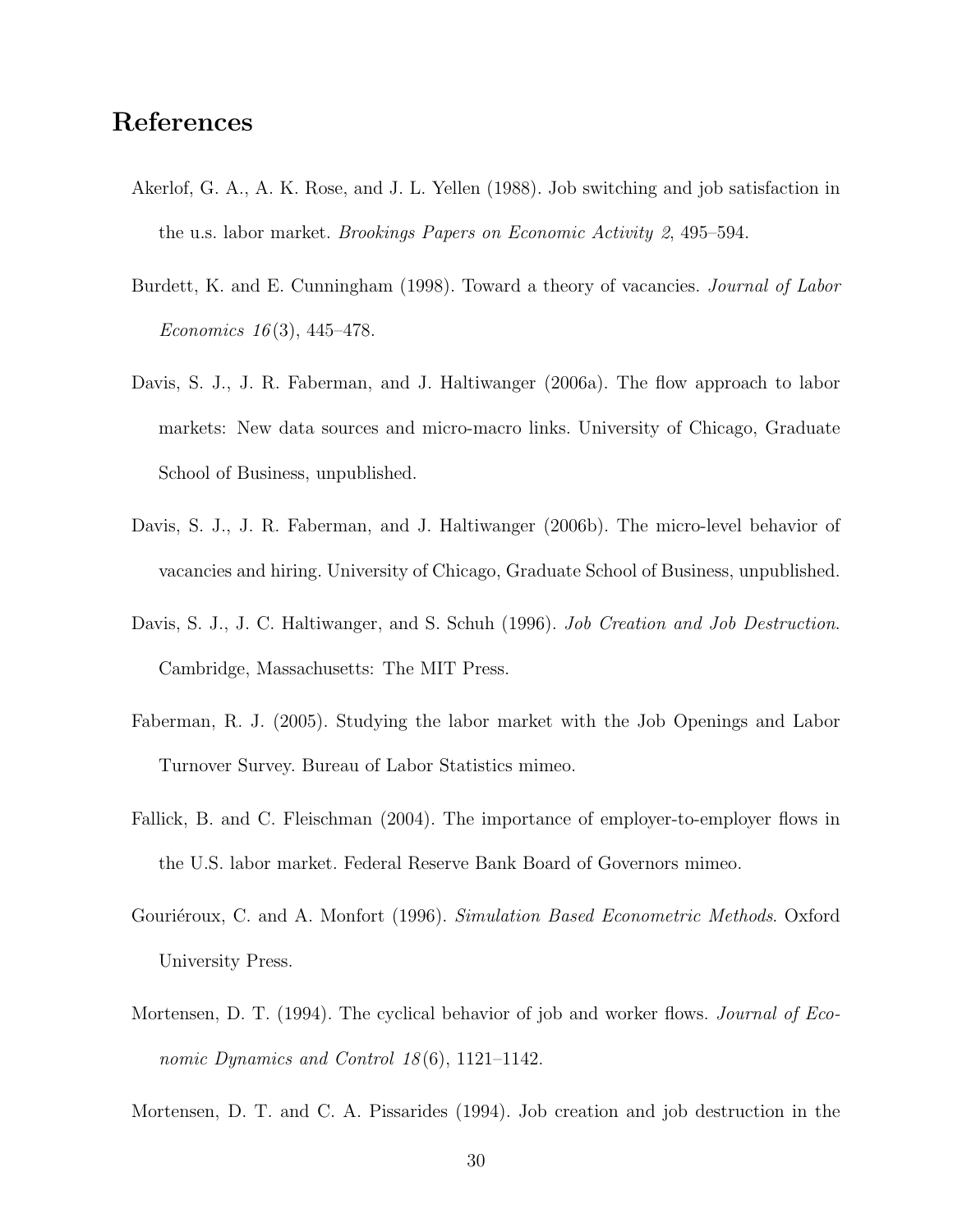theory of unemployment. Review of Economic Studies 61(3), 397–415.

- Nagypál, E. (2005a). Job-to-job transitions and labor market fluctuations. Northwestern University mimeo.
- Nagypál, E. (2005b). Worker reallocation over the business cycle: The importance of job-to-job transitions. Northwestern University mimeo.
- Nagypál, E. (2006). Labor-market fluctuations, on-the-job search, and the acceptance curse. Northwestern University mimeo.
- Pissarides, C. A. (1994). Search unemployment with on-the-job search. Review of Economic Studies  $61(3)$ , 457–75.
- Topel, R. H. and M. P. Ward (1992). Job mobility and the careers of young men. Quarterly Journal of Economics, 439–479.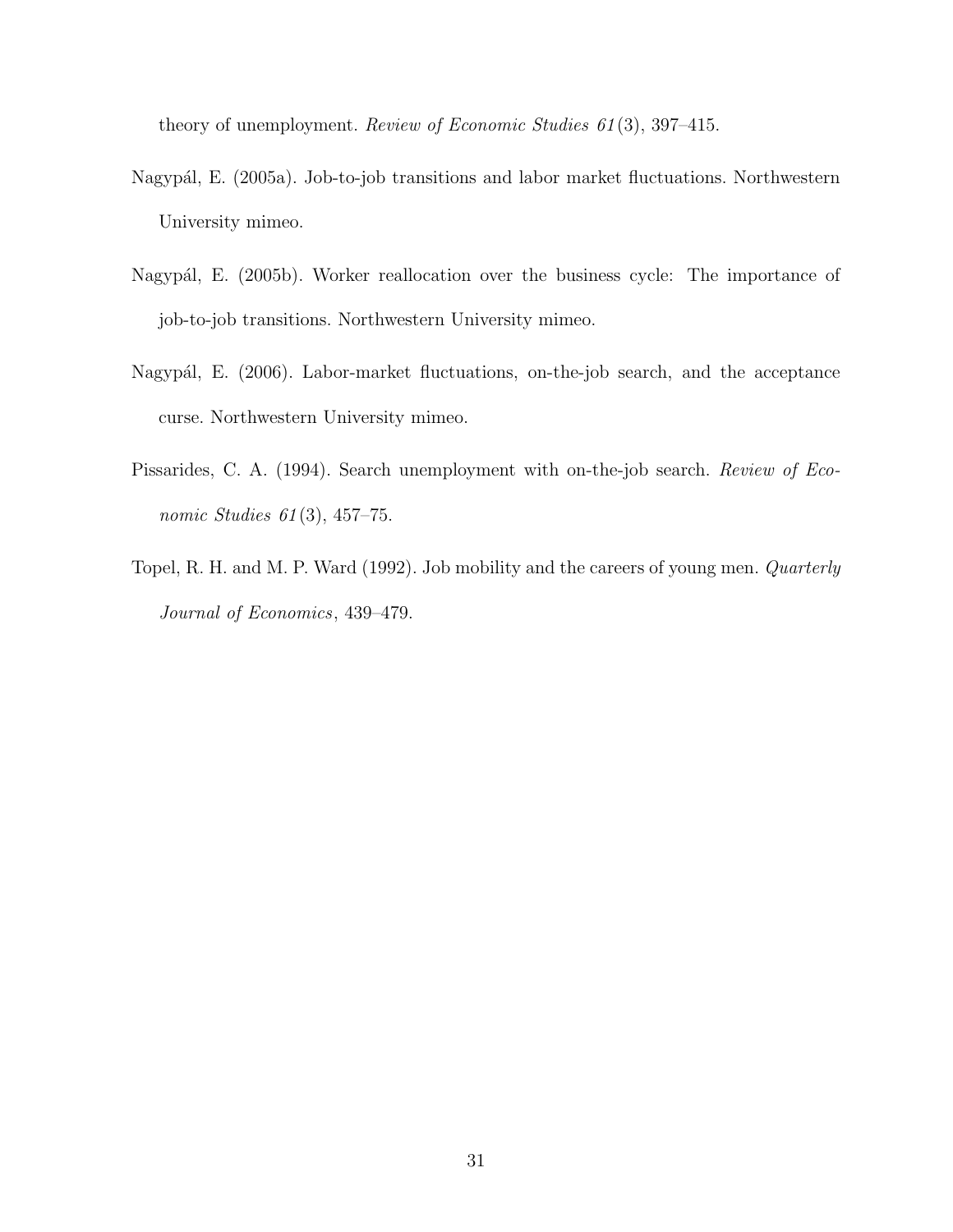

**Figure 1. Quit and Layoff Rates as a Function of Establishment Growth** 

*Notes:* Figure depicts the quit and layoff rates as functions of the establishment-level employment growth rate (all depicted as fractions of employment), and is taken from Davis, Faberman, and Haltiwanger (2006a, p. 17). Rates are estimated over fine growth rate intervals that increase in size with the magnitude of growth. Estimates use pooled observations of JOLTS microdata, and the figure illustrates rates as a 5 interval centered moving average with a discontinuity allowed at zero-growth.



**Figure 2. Hiring and Vacancy Rates as a Function of Establishment Growth** 

*Notes:* Figure depicts the hiring and vacancy rates as functions of the establishment-level employment growth rate (all depicted as fractions of employment). Rates are estimated over fine growth rate intervals that increase in size with the magnitude of growth. The figure illustrates rates as a 5-interval centered moving average with a discontinuity allowed at zero-growth. Estimates are from Davis, Faberman, and Haltiwanger (2006b) who use pooled observations of JOLTS microdata.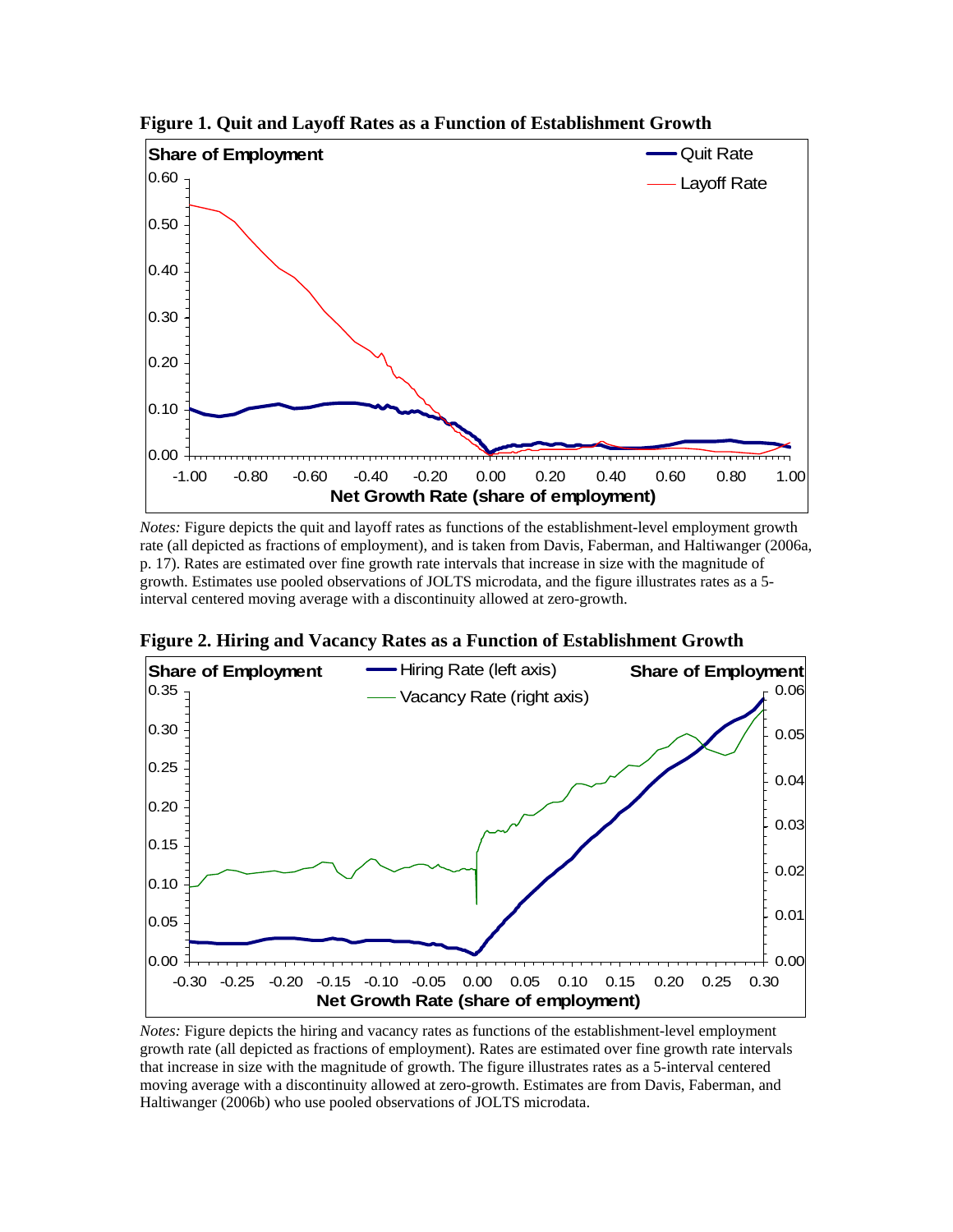

**Figure 3. The Vacancy Yield as a Function of Establishment Growth** 

*Notes:* Figure depicts the vacancy yield (measured as hires per reported vacancy) as a function of the establishment-level employment growth rate. The yield is estimated over fine growth rate intervals that increase in size with the magnitude of growth. The figure illustrates rates as a 5-interval centered moving average with a discontinuity allowed at zero-growth. Estimates are from Davis, Faberman, and Haltiwanger (2006b) who use pooled observations of JOLTS microdata.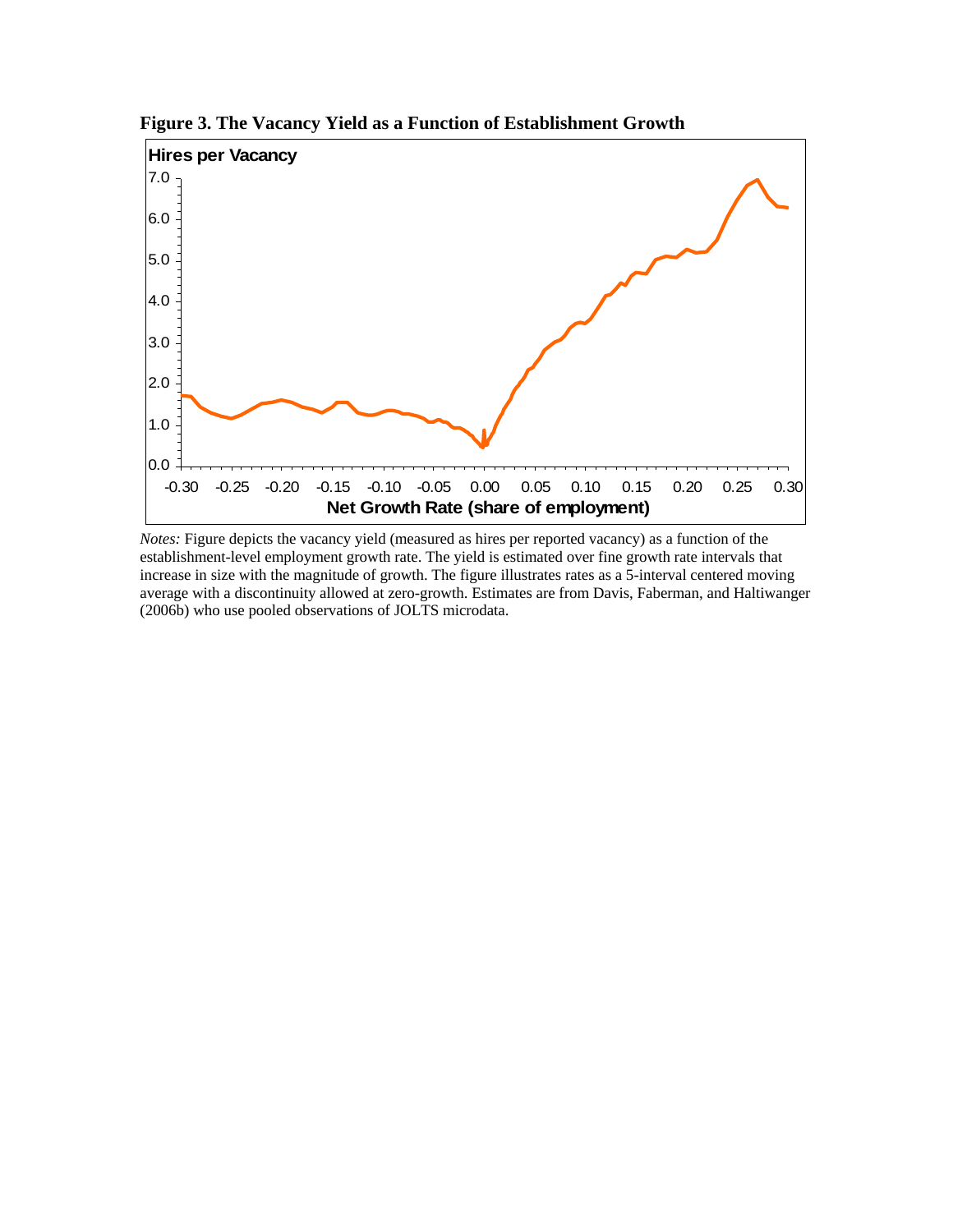

**Figure 4. Hiring and Vacancy Rates vs. the Quit Rate, by Type of Establishment Growth** 

*Notes:* Figures depict the hires rate (top panel) and vacancy rate (bottom panel) as a function of the establishment-level quit rate (all depicted as fractions of employment) and broken out by type of establishment-level employment growth (expanding, contracting, no change). Rates are estimated over fine quit rate intervals that increase in size with the rate. Estimates are from authors' tabulations using pooled observations of JOLTS microdata, and the figure illustrates rates as a 5-interval centered moving average.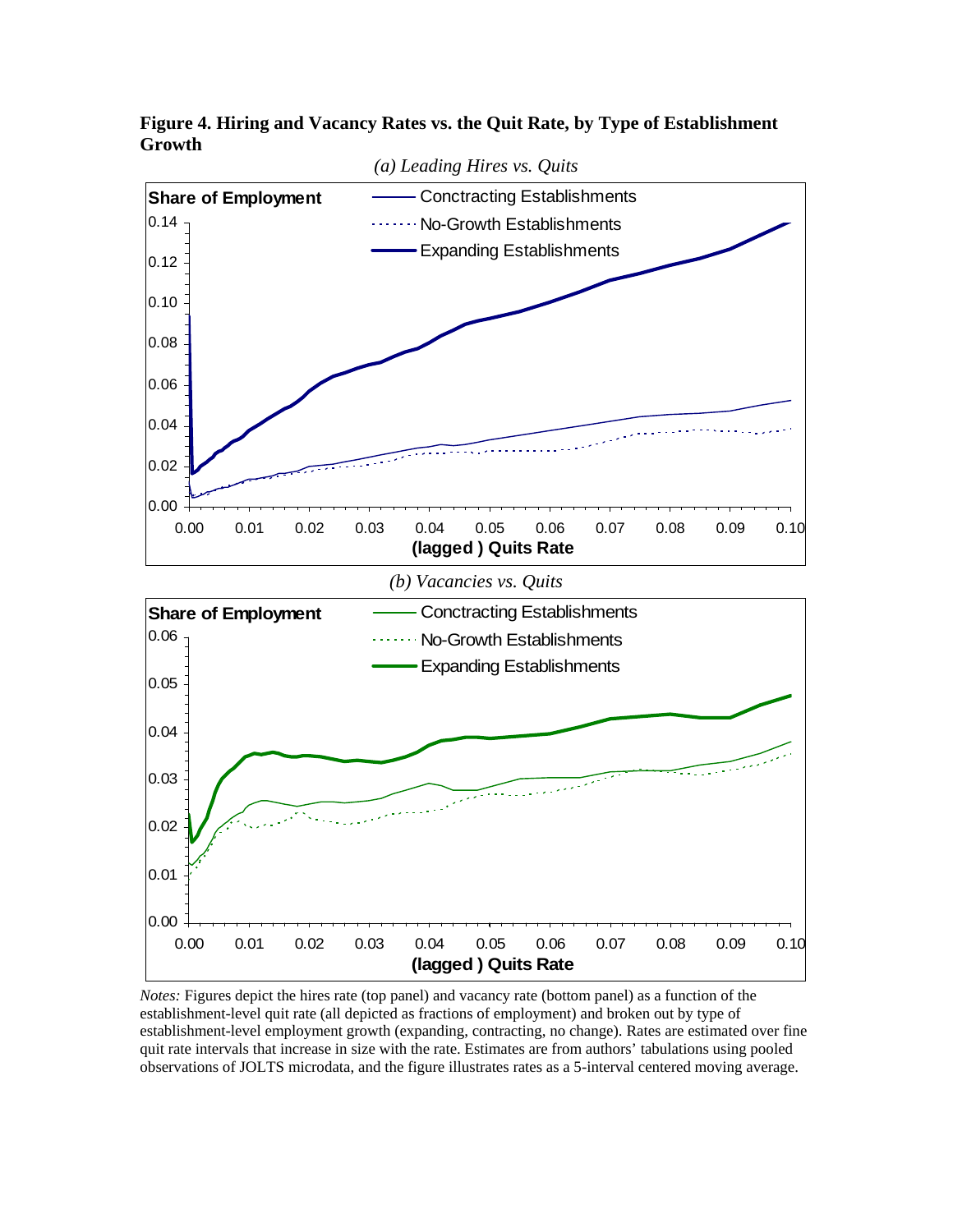

**Figure 5. Hiring and Vacancy Rates vs. the Quit Rate, Regression Results**  *(a) Leading Hires vs. Quits*

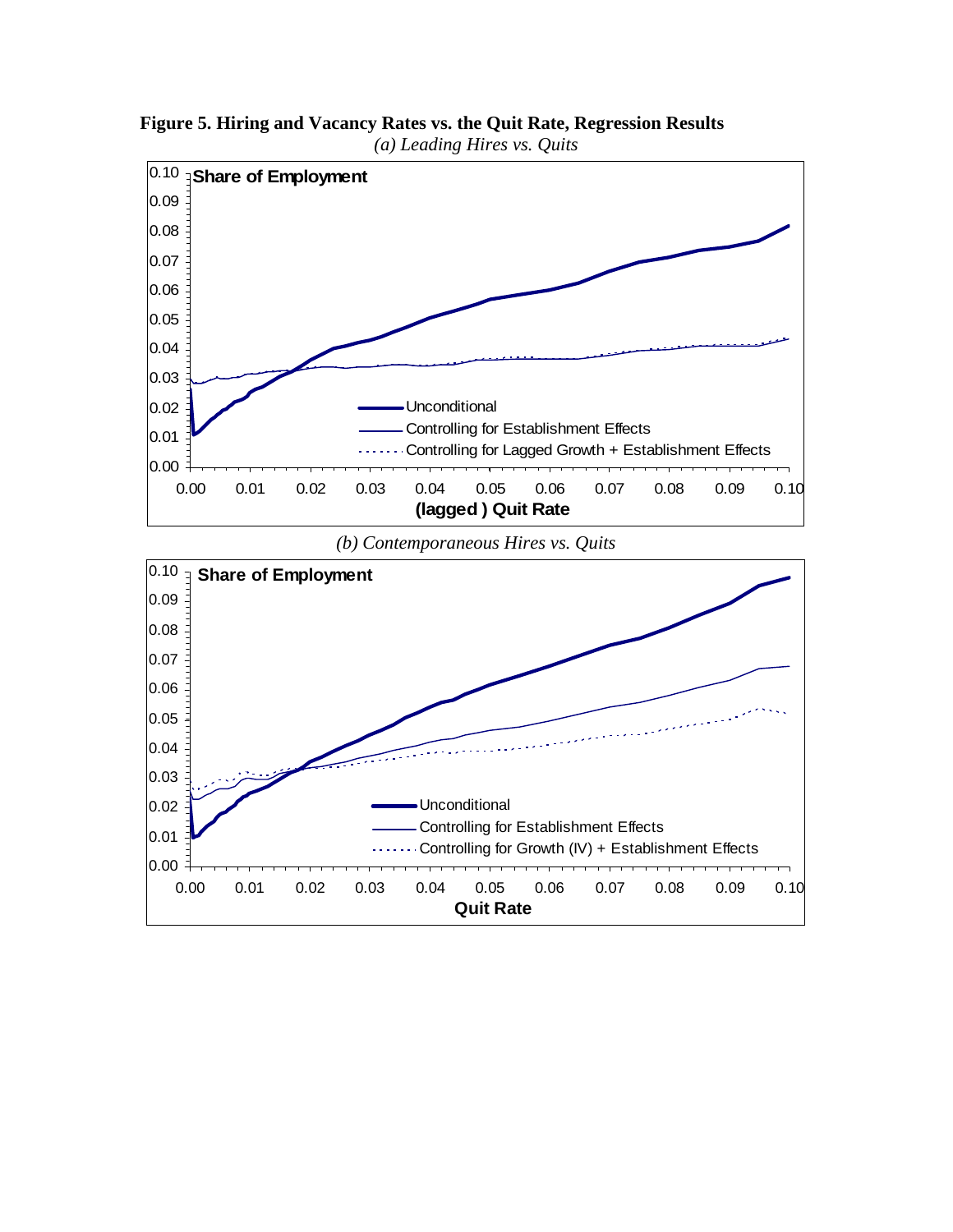

*Notes:* Figures depict the (leading) hires rate (top panel) and vacancy rate (bottom panel) as a function of the establishment-level quit rate (all depicted as fractions of employment) and broken out by type of establishment-level employment growth (expanding, contracting, no change). Rates are estimated over fine quit rate intervals that increase in size with the rate. Estimates are from authors' tabulations using pooled observations of JOLTS microdata, and the figure illustrates rates as a 5-interval centered moving average.

#### **Figure 6. Firm Productivity Thresholds for Labor Dynamics**

| Region 1          | Region 2                                     | Region 3                | Region 4                     |  |
|-------------------|----------------------------------------------|-------------------------|------------------------------|--|
|                   | ê<br>g                                       | ĕ                       |                              |  |
| shut down<br>firm | no replacement of<br>quits or destroyed jobs | replacement of<br>quits | creation of<br>new positions |  |

*Note:* Figure depicts the three endogenously-determined thresholds of the model described in the text, with the decision rules between each threshold noted. See text for details.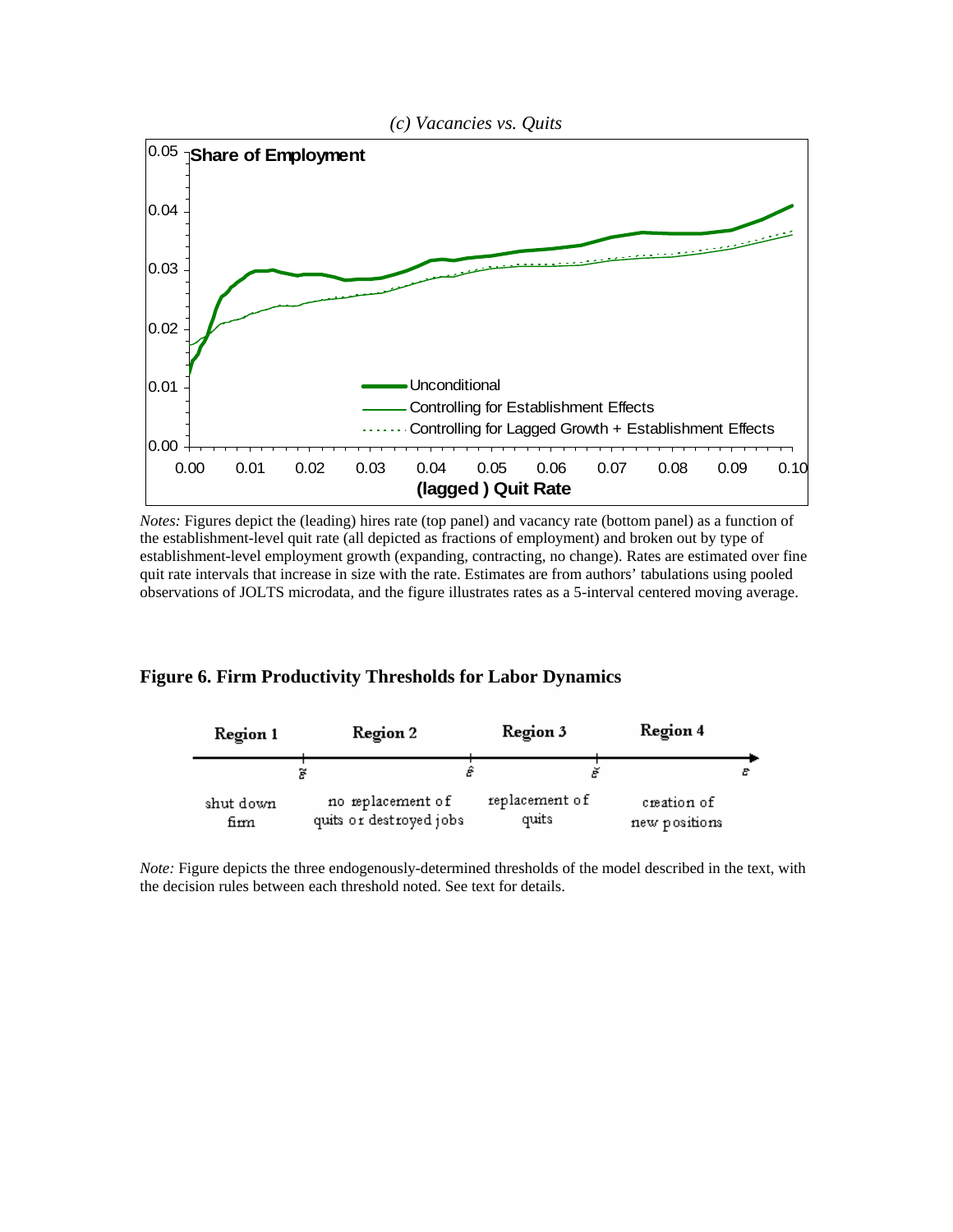**Figure 7. Qualitative Implications of the Model as a Function of Firm Productivity**  *(a) Layoff Rate* 

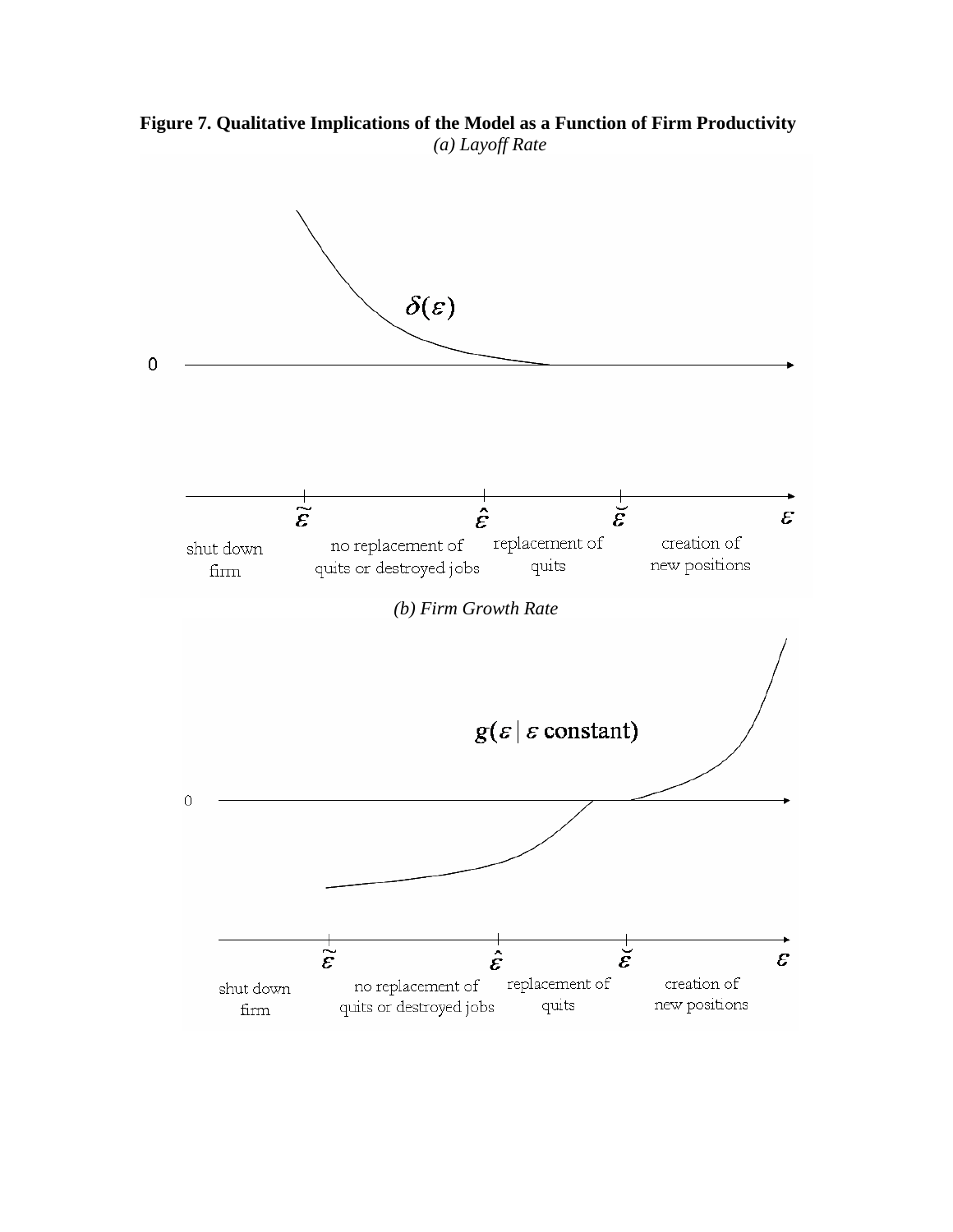

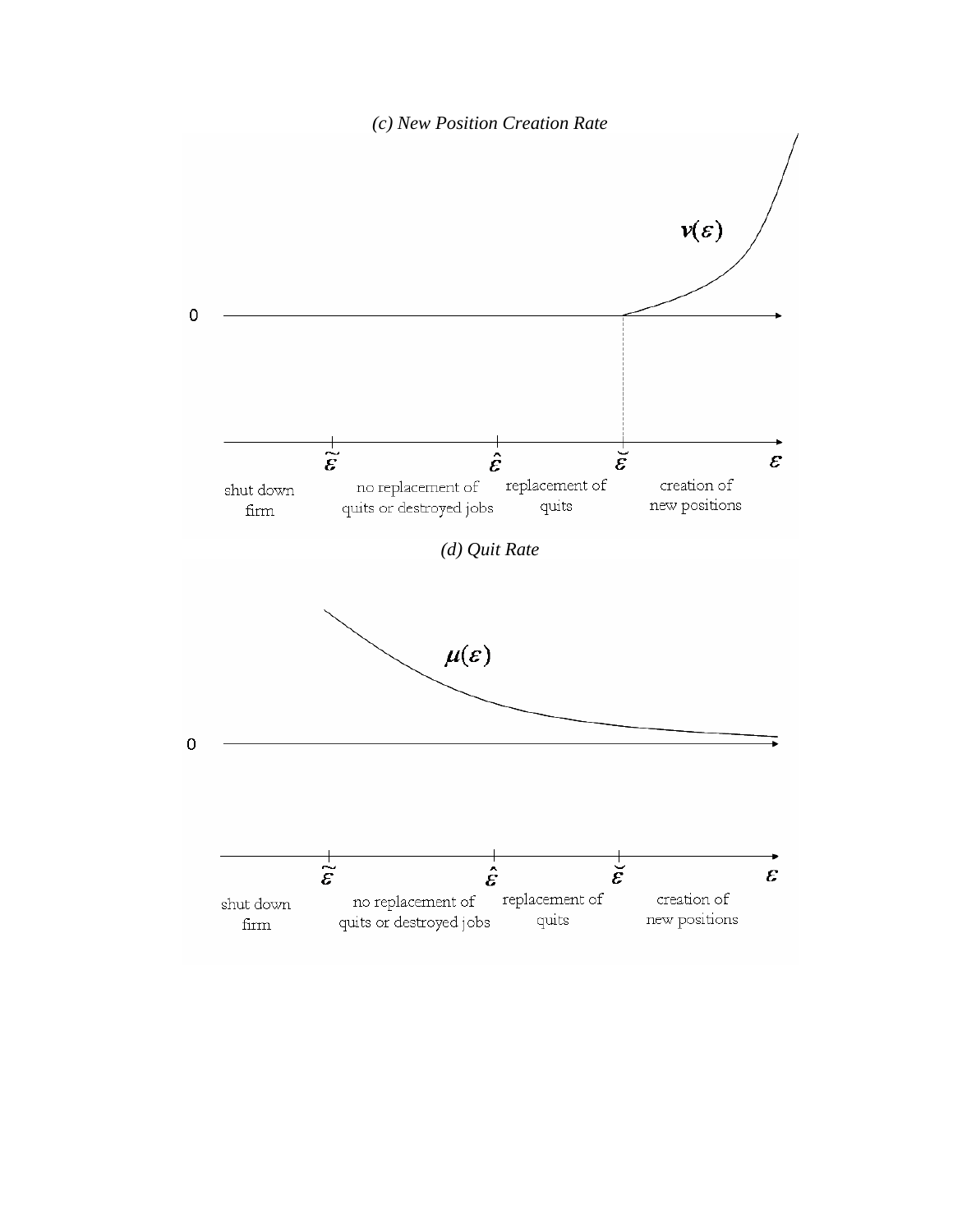*(e) Vacancy Filling Probability*



*Note:* Figure depicts the behavior of the firm-level employment and recruitment dynamics as a function of firm productivity, with endogenously-determined thresholds and decision rules illustrated. See text for details.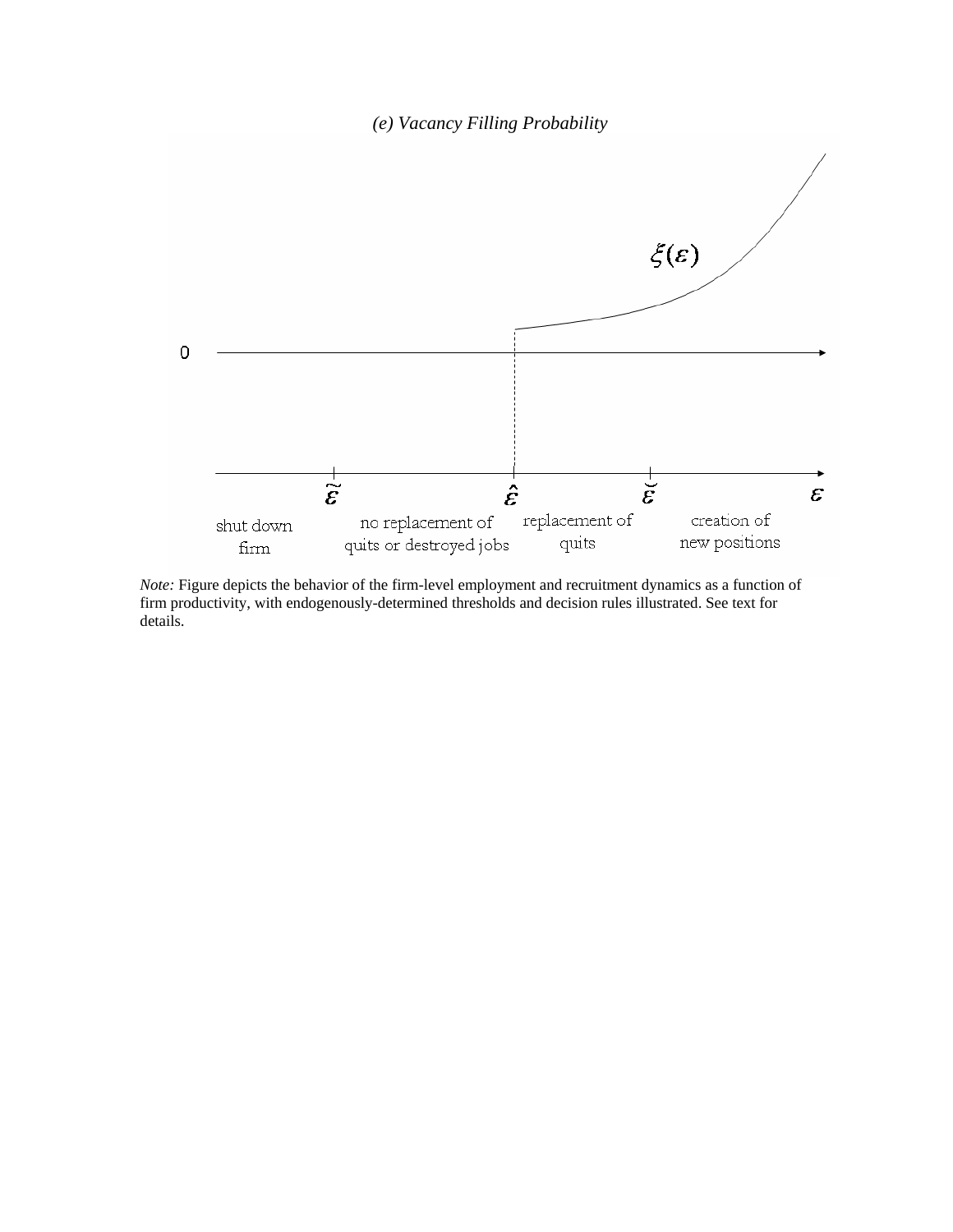|                                | <b>Full Sample</b> | No Previous Quit<br>$(q_t = 0)$ | Previous Quit<br>$(q_t > 0)$ |
|--------------------------------|--------------------|---------------------------------|------------------------------|
| Quit Rate $(t)$                | 0.017              |                                 | 0.030                        |
| Layoff Rate $(t)$              | 0.011              | 0.013                           | 0.011                        |
| Hiring Rate $(t + 1)$          | 0.032              | 0.027                           | 0.036                        |
| Vacancy Rate $(t)$             | 0.022              | 0.012                           | 0.028                        |
| <b>Share of Establishments</b> |                    | 0.862                           | 0.138                        |
| Share of Employment            |                    | 0.425                           | 0.575                        |
| Share of Hires $(t + 1)$       |                    | 0.355                           | 0.645                        |
| Share of Vacancies $(t)$       |                    | 0.257                           | 0.743                        |

**Table 1. Summary Statistics by Incidence of a Quit**

*Notes*: Estimates are means and (employment-weighted) standard errors (in brackets) across establishments from authors' tabulations using pooled observations of JOLTS microdata. Standard errors on rate estimates are all smaller than 0.0001.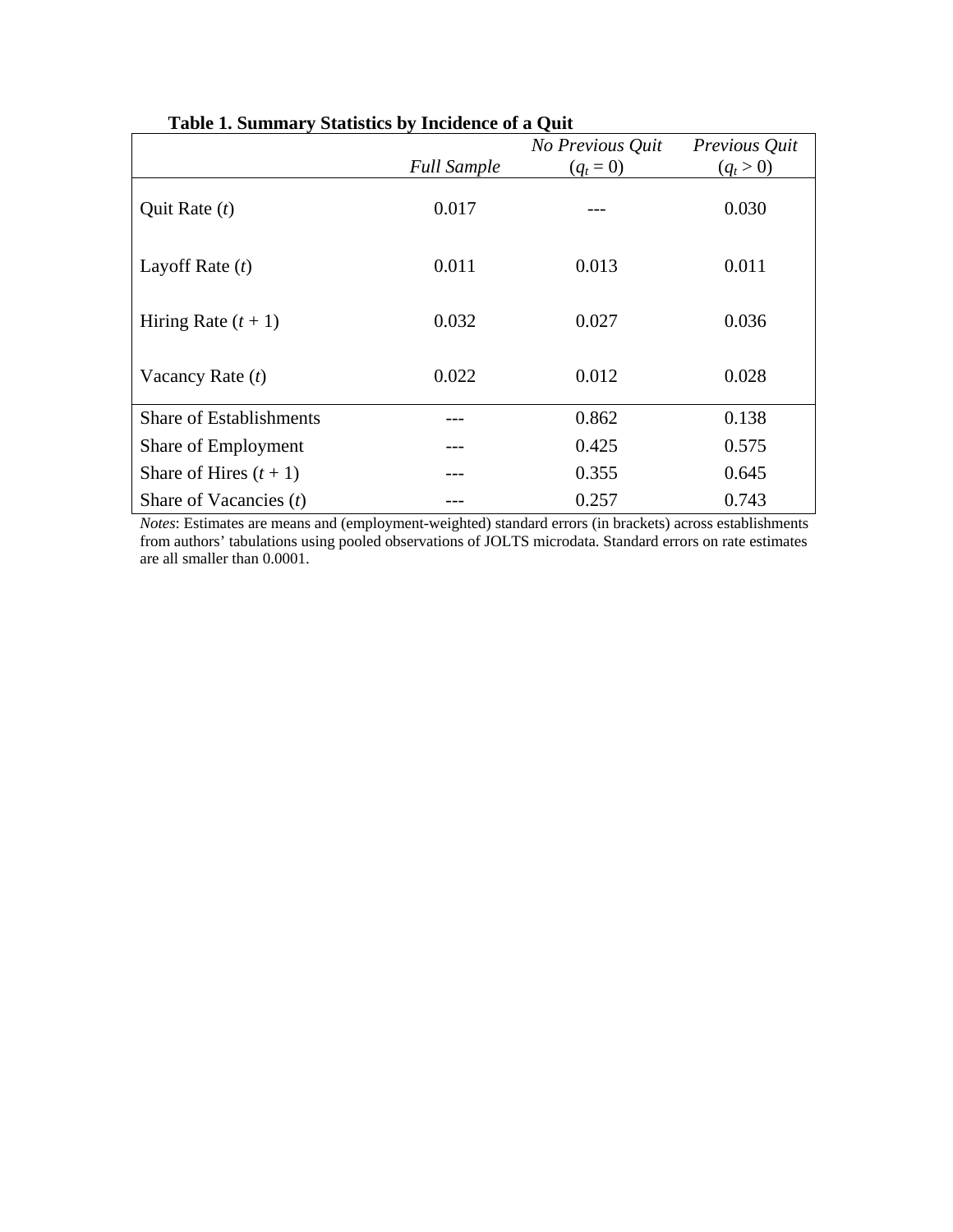|                        |  |  | Table 2. Frequency of Vacancies and Hiring by Quit Incidence and Establishment |  |
|------------------------|--|--|--------------------------------------------------------------------------------|--|
| <b>Characteristics</b> |  |  |                                                                                |  |

| (a) Nonfarm Employment |           |               |                   |      |  |
|------------------------|-----------|---------------|-------------------|------|--|
|                        |           | $Pr(v_t > 0)$ | $Pr(h_{t+1} > 0)$ |      |  |
|                        | $a_i = 0$ | $a_t > 0$     | $q_t = 0$         |      |  |
| By Incidence of Quit   | 0.24      | 0.75          | 0.35              | 0.85 |  |
| For All Establishments |           | 0.53          | 0.64              |      |  |

| (b) Major Industry                         |               |           |           |                   |  |
|--------------------------------------------|---------------|-----------|-----------|-------------------|--|
|                                            | $Pr(v_t > 0)$ |           |           | $Pr(h_{t+1} > 0)$ |  |
|                                            | $q_t = 0$     | $q_t > 0$ | $q_t = 0$ | $q_t > 0$         |  |
| Natural Resources &<br>Mining              | 0.20          | 0.52      | 0.35      | 0.78              |  |
| Construction                               | 0.13          | 0.43      | 0.37      | 0.78              |  |
| Manufacturing                              | 0.30          | 0.68      | 0.43      | 0.79              |  |
| Transportation &<br><i>Utilities</i>       | 0.22          | 0.71      | 0.31      | 0.80              |  |
| Retail Trade                               | 0.17          | 0.58      | 0.34      | 0.81              |  |
| Information                                | 0.31          | 0.81      | 0.36      | 0.83              |  |
| <b>FIRE</b>                                | 0.20          | 0.82      | 0.26      | 0.86              |  |
| Professional &<br><b>Business Services</b> | 0.27          | 0.80      | 0.35      | 0.86              |  |
| Health & Education                         | 0.26          | 0.90      | 0.33      | 0.93              |  |
| Leisure & Hospitality                      | 0.20          | 0.62      | 0.43      | 0.83              |  |
| <b>Other Services</b>                      | 0.15          | 0.60      | 0.22      | 0.74              |  |
| Government                                 | 0.41          | 0.87      | 0.43      | 0.92              |  |

|  | (b) Major Industry |
|--|--------------------|
|  |                    |

| (c) Establishment Size |           |               |           |                   |  |
|------------------------|-----------|---------------|-----------|-------------------|--|
|                        |           | $Pr(v_t > 0)$ |           | $Pr(h_{t+1} > 0)$ |  |
|                        | $q_t = 0$ | $q_t > 0$     | $q_t = 0$ | $q_t > 0$         |  |
| 0-9 Employees          | 0.06      | 0.29          | 0.10      | 0.36              |  |
| 10-49 Employees        | 0.18      | 0.42          | 0.31      | 0.60              |  |
| 50-249 Employees       | 0.38      | 0.65          | 0.54      | 0.82              |  |
| 250-999 Employees      | 0.60      | 0.84          | 0.70      | 0.90              |  |
| 1000-4999 Employees    | 0.70      | 0.93          | 0.81      | 0.96              |  |
| $5000 +$ Employees     | 0.81      | 0.93          | 0.93      | 0.99              |  |

*Notes*: Estimates are the (employment-weighted) probabilities of a vacancy, hire, or hire conditional on a vacancy based on the incidence of at least one quit. Estimates come from authors' tabulations using pooled observations of JOLTS microdata.